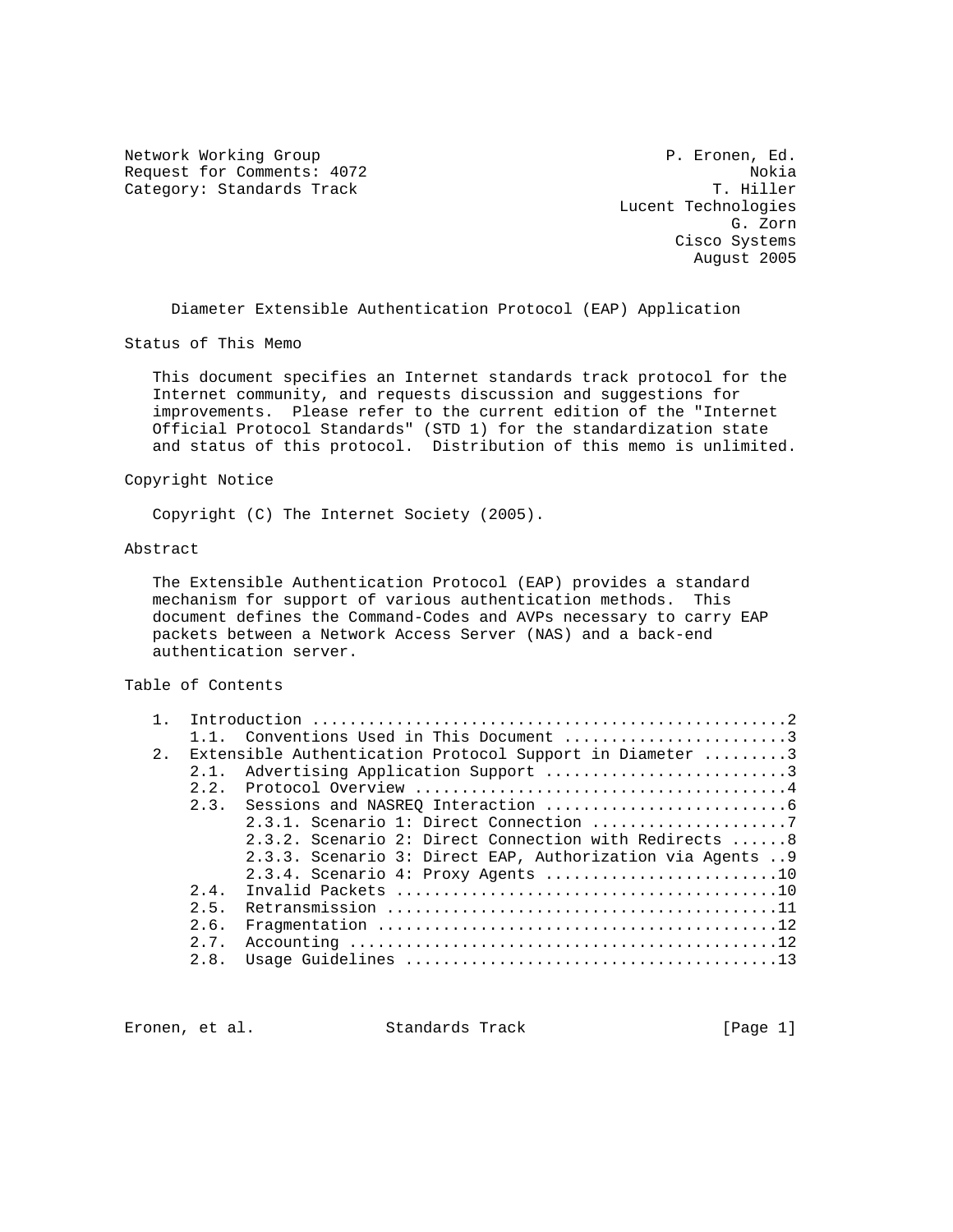|                  |      | 2.8.3. Displayable Messages 14                  |
|------------------|------|-------------------------------------------------|
|                  |      |                                                 |
|                  |      | 2.8.5. Identifier Space 14                      |
| $\overline{3}$ . |      |                                                 |
|                  | 3.1. | Diameter-EAP-Request (DER) Command 15           |
|                  | 3.2. | Diameter-EAP-Answer (DEA) Command 16            |
| 4.               |      |                                                 |
|                  | 4.1. |                                                 |
|                  |      |                                                 |
|                  |      | 4.1.2. EAP-Reissued-Payload AVP 18              |
|                  |      | 4.1.3. EAP-Master-Session-Key AVP 19            |
|                  |      |                                                 |
|                  |      | 4.1.5. Accounting-EAP-Auth-Method AVP 19        |
| 5 <sub>1</sub>   |      |                                                 |
|                  | 5.1. |                                                 |
|                  | 5.2. |                                                 |
| 6.               |      |                                                 |
|                  | 6.1. | RADIUS Request Forwarded as Diameter Request 22 |
|                  | 6.2. | Diameter Request Forwarded as RADIUS Request 23 |
|                  | 6.3. |                                                 |
| 7.               |      |                                                 |
| 8.               |      |                                                 |
|                  | 8.1. |                                                 |
|                  | 8.2. |                                                 |
|                  | 8.3. |                                                 |
|                  | 8.4. |                                                 |
|                  | 8.5. |                                                 |
|                  | 8.6. | Note about EAP and Impersonation 29             |
| 9.               |      |                                                 |
|                  |      |                                                 |
|                  |      |                                                 |
|                  |      |                                                 |

## 1. Introduction

 The Extensible Authentication Protocol (EAP), defined in [EAP], is an authentication framework which supports multiple authentication mechanisms. EAP may be used on dedicated links, switched circuits, and wired as well as wireless links.

 To date, EAP has been implemented with hosts and routers that connect via switched circuits or dial-up lines using PPP [RFC1661], IEEE 802 wired switches [IEEE-802.1X], and IEEE 802.11 wireless access points [IEEE-802.11i]. EAP has also been adopted for IPsec remote access in IKEv2 [IKEv2].

Eronen, et al. Standards Track [Page 2]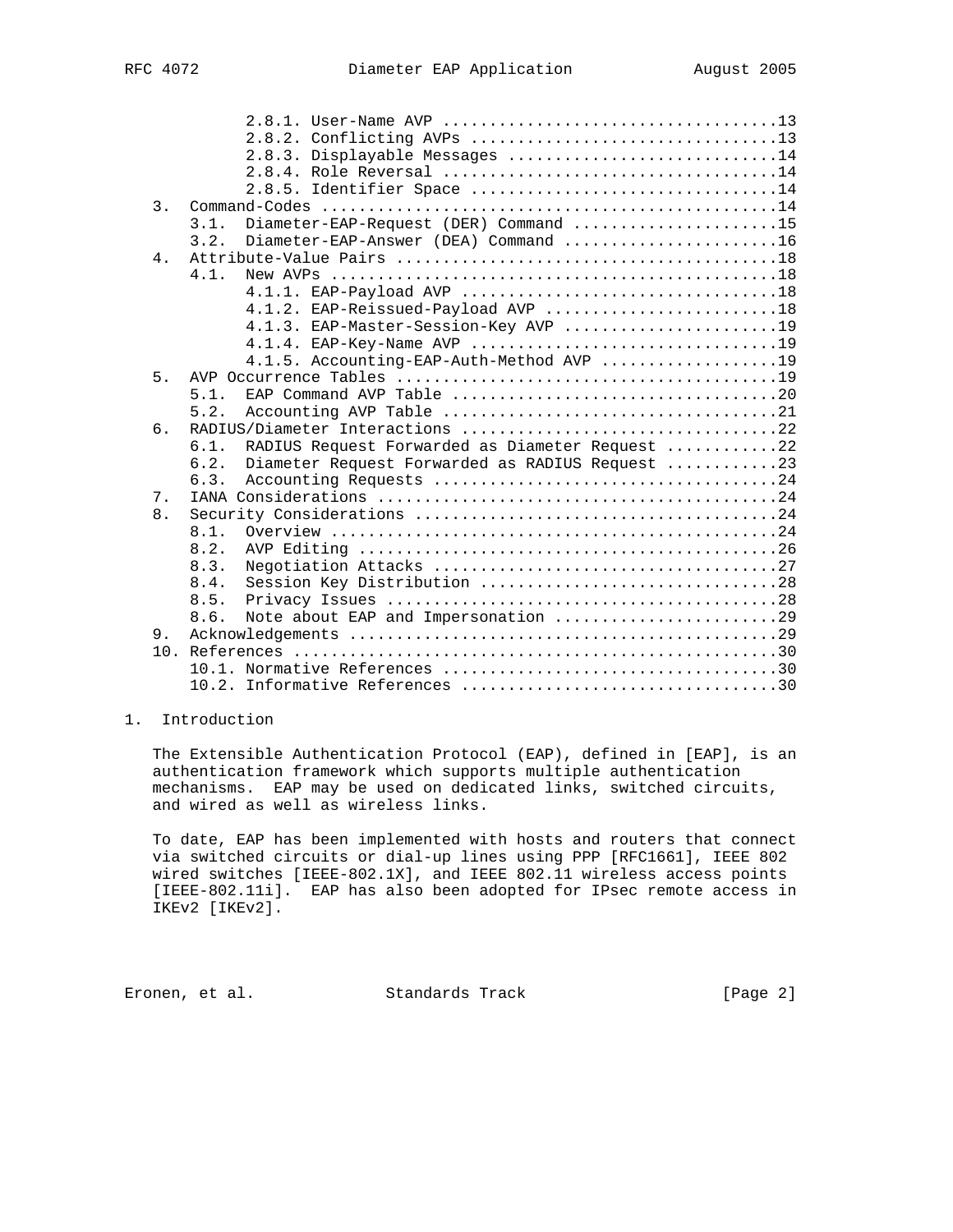This document specifies the Diameter EAP application that carries EAP packets between a Network Access Server (NAS) working as an EAP Authenticator and a back-end authentication server. The Diameter EAP application is based on the Diameter Network Access Server Application [NASREQ] and is intended for environments similar to NASREQ.

 In the Diameter EAP application, authentication occurs between the EAP client and its home Diameter server. This end-to-end authentication reduces the possibility for fraudulent authentication, such as replay and man-in-the-middle attacks. End-to-end authentication also provides a possibility for mutual authentication, which is not possible with PAP and CHAP in a roaming PPP environment.

 The Diameter EAP application relies heavily on [NASREQ], and in earlier versions was part of the Diameter NASREQ application. It can also be used in conjunction with NASREQ, selecting the application based on the user authentication mechanism (EAP or PAP/CHAP). The Diameter EAP application defines new Command-Codes and Attribute- Value Pairs (AVPs), and can work together with RADIUS EAP support [RFC3579].

1.1. Conventions Used in This Document

 The key words "MUST", "MUST NOT", "REQUIRED", "SHALL", "SHALL NOT", "SHOULD", "SHOULD NOT", "RECOMMENDED", "MAY", and "OPTIONAL" in this document are to be interpreted as described in [RFC2119].

- 2. Extensible Authentication Protocol Support in Diameter
- 2.1. Advertising Application Support

 Diameter nodes conforming to this specification MUST advertise support by including the Diameter EAP Application ID value of 5 in the Auth-Application-Id AVP of the Capabilities-Exchange-Request and Capabilities-Exchange-Answer command [BASE].

 If the NAS receives a response with the Result-Code set to DIAMETER\_APPLICATION\_UNSUPPORTED [BASE], it indicates that the Diameter server in the home realm does not support EAP. If possible, the access device MAY attempt to negotiate another authentication protocol, such as PAP or CHAP. An access device SHOULD be cautious when determining whether a less secure authentication protocol will be used, since this could result from a downgrade attack (see Section 8.3).

Eronen, et al. Standards Track [Page 3]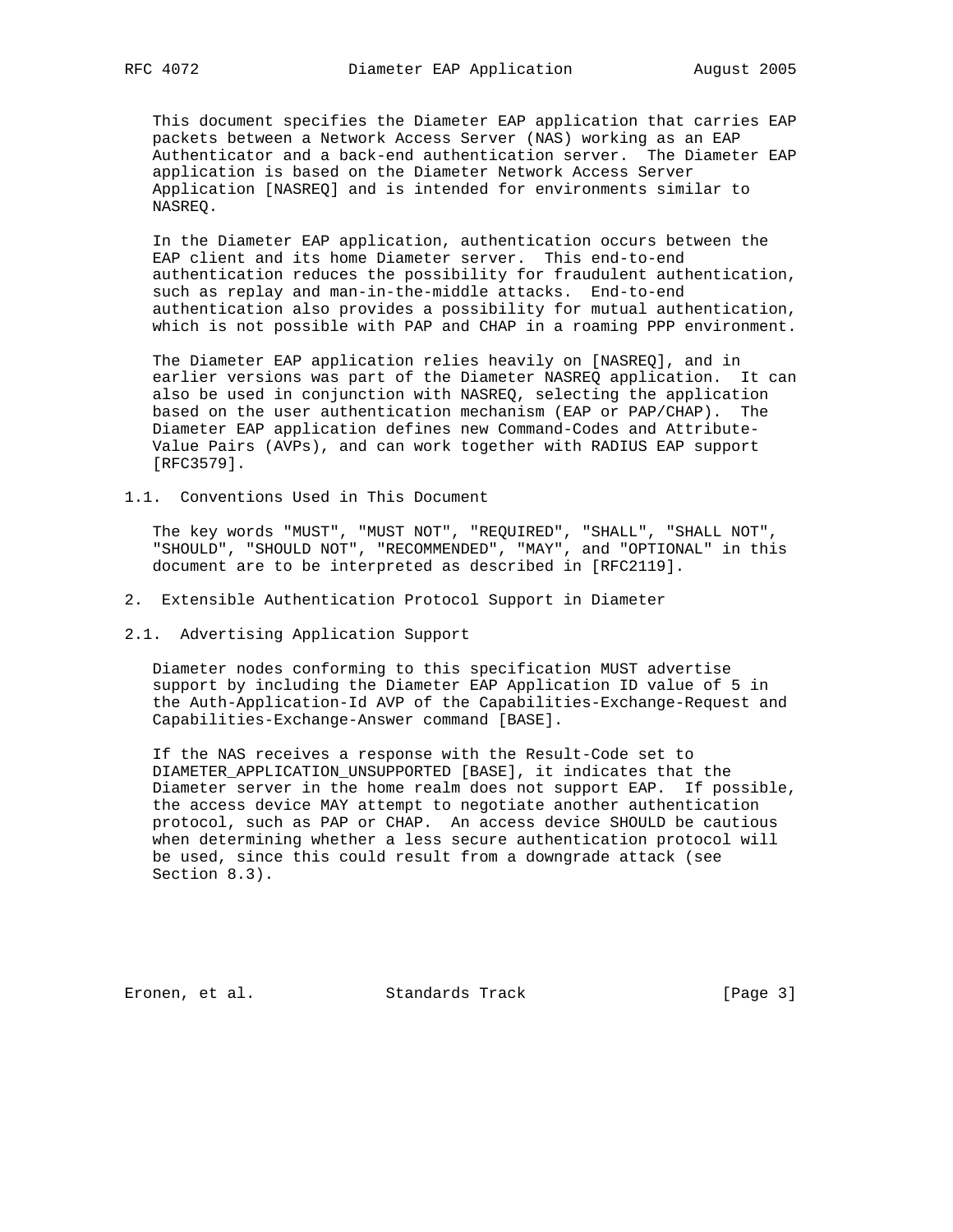#### 2.2. Protocol Overview

 The EAP conversation between the authenticating peer and the access device begins with the initiation of EAP within a link layer, such as PPP [RFC1661] or IEEE 802.11i [IEEE-802.11i]. Once EAP has been initiated, the access device will typically send a Diameter-EAP- Request message with an empty EAP-Payload AVP to the Diameter server, signifying an EAP-Start.

 If the Diameter home server is willing to do EAP authentication, it responds with a Diameter-EAP-Answer message containing an EAP-Payload AVP that includes an encapsulated EAP packet. The Result-Code AVP in the message will be set to DIAMETER MULTI ROUND AUTH, signifying that a subsequent request is expected. The EAP payload is forwarded by the access device to the EAP client. This is illustrated in the diagram below.

| User | NAS            |                                                                                             | Server |
|------|----------------|---------------------------------------------------------------------------------------------|--------|
|      | (initiate EAP) |                                                                                             |        |
|      |                | Diameter-EAP-Request<br>EAP-Payload(EAP Start)                                              |        |
|      |                | Diameter-EAP-Answer<br>Result-Code=DIAMETER_MULTI_ROUND_AUTH<br>EAP-Payload(EAP Request #1) |        |
|      | EAP Request #1 |                                                                                             |        |
|      |                |                                                                                             |        |
|      | continues      |                                                                                             |        |

 The initial Diameter-EAP-Answer in a multi-round exchange normally includes an EAP-Request/Identity, requesting the EAP client to identify itself. Upon receipt of the EAP client's EAP-Response, the access device will then issue a second Diameter-EAP-Request message, with the client's EAP payload encapsulated within the EAP-Payload AVP.

 A preferred approach is for the access device to issue the EAP-Request/Identity message to the EAP client, and forward the EAP-Response/Identity packet, encapsulated within the EAP-Payload AVP, as a Diameter-EAP-Request to the Diameter server (see the diagram below). This alternative reduces the number of Diameter message round trips. When the EAP-Request/Identity message is issued by the access device, it SHOULD interpret the EAP-Response/Identity

Eronen, et al. Standards Track (Page 4)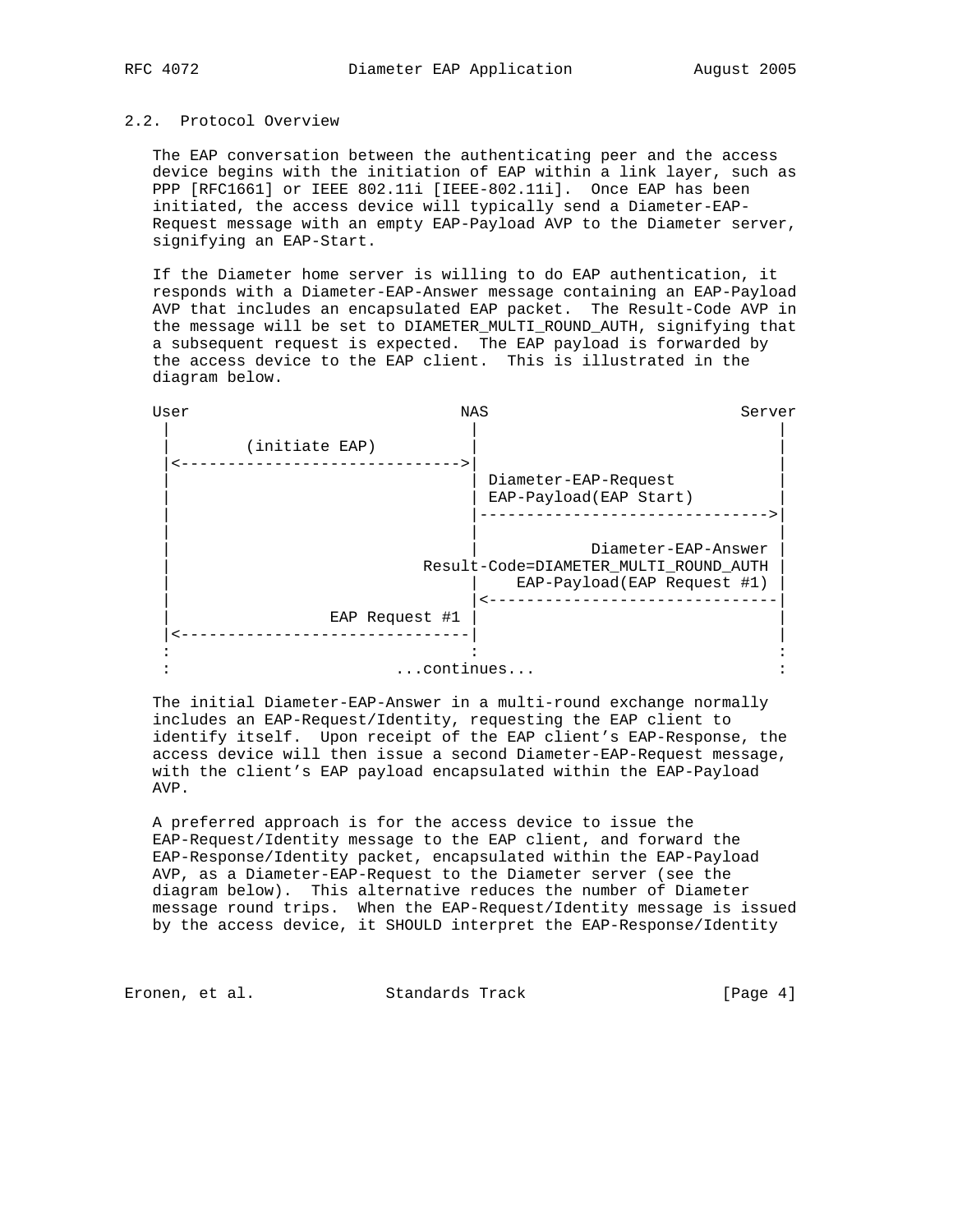packet returned by the authenticating peer, and copy its value to a User-Name AVP in Diameter-EAP-Request. This is useful in roaming environments, since the Destination-Realm is needed for routing purposes. Note that this alternative cannot be universally employed, as there are circumstances in which a user's identity is not needed (such as when authorization occurs based on a calling or called phone number).

| User | NAS                    |                                                   | Server |
|------|------------------------|---------------------------------------------------|--------|
|      | (initiate EAP)         |                                                   |        |
|      | EAP Request (Identity) |                                                   |        |
|      | EAP Response(Identity) |                                                   |        |
|      |                        | Diameter-EAP-Request<br>EAP-Payload(EAP Response) |        |
|      | continues              |                                                   |        |

 The conversation continues until the Diameter server sends a Diameter-EAP-Answer with a Result-Code AVP indicating success or failure, and an optional EAP-Payload. The Result-Code AVP is used by the access device to determine whether service is to be provided to the EAP client. The access device MUST NOT rely on the contents of the optional EAP-Payload to determine whether service is to be provided.

Eronen, et al. Standards Track [Page 5]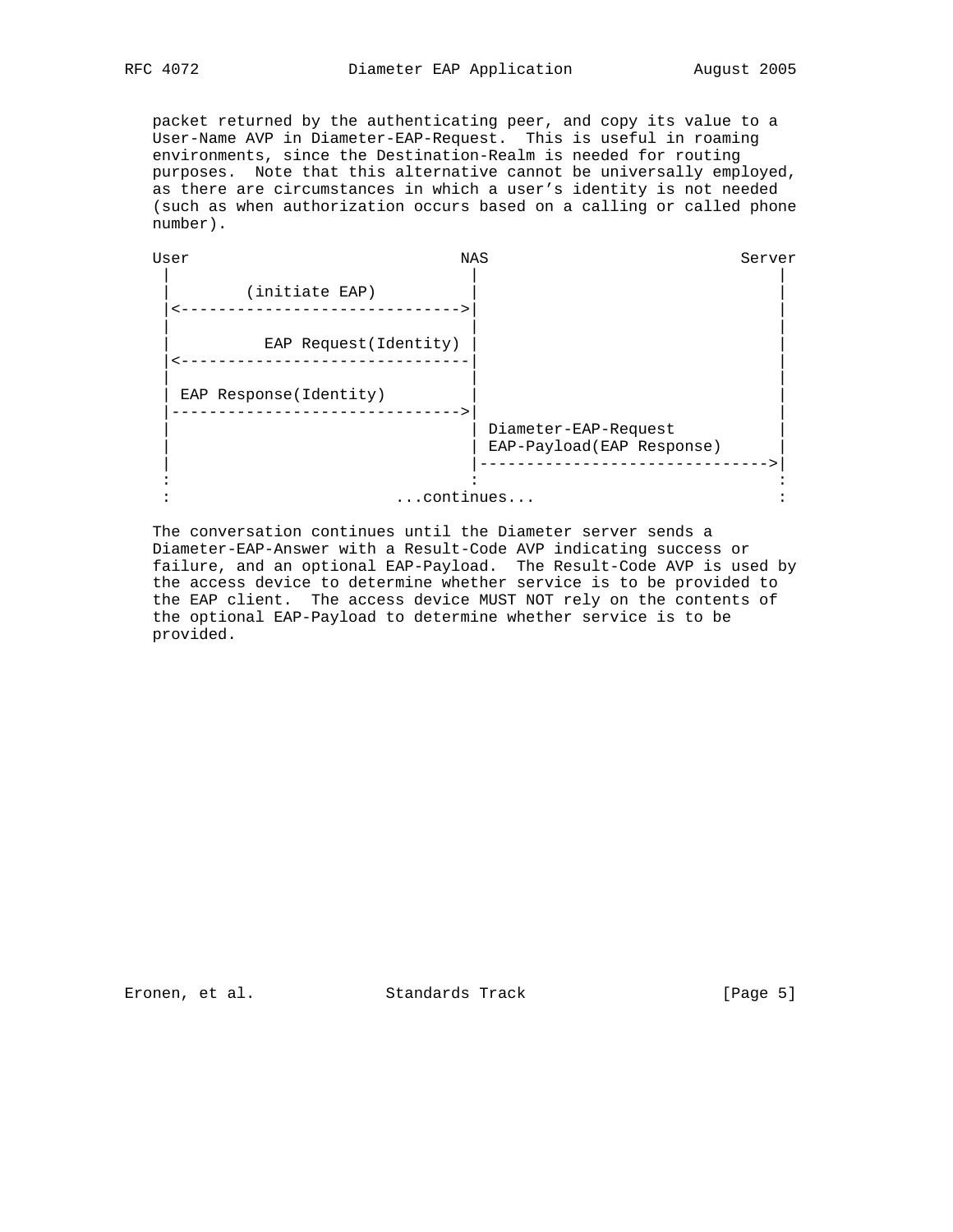: ...continued... : : : : | EAP Response #N | | |------------------------------->| | Diameter-EAP-Request EAP-Payload(EAP Response #N) | |------------------------------->| | | | Diameter-EAP-Answer | | Result-Code=DIAMETER\_SUCCESS | EAP-Payload(EAP Success) [EAP-Master-Session-Key] (authorization AVPs) | |<-------------------------------| | | | EAP Success |<-------------------------------| |

 If authorization was requested, a Diameter-EAP-Answer with Result-Code set to DIAMETER\_SUCCESS SHOULD also include the appropriate authorization AVPs required for the service requested (see Section 5 and [NASREQ]). In some cases, the home server may not be able to provide all necessary authorization AVPs; in this case, a separate authorization step MAY be used as described in Section 2.3.3. Diameter-EAP-Answer messages whose Result-Code AVP is set to DIAMETER\_MULTI\_ROUND\_AUTH MAY include authorization AVPs.

 A Diameter-EAP-Answer with successful Result-Code MAY also include an EAP-Master-Session-Key AVP that contains keying material for protecting the communication between the user and the NAS. Exactly how this keying material is used depends on the link layer in question, and is beyond the scope of this document.

 A home Diameter server MAY request EAP re-authentication by issuing the Re-Auth-Request [BASE] message to the Diameter client.

 Should an EAP authentication session be interrupted due to a home server failure, the session MAY be directed to an alternate server, but the authentication session will have to be restarted from the beginning.

2.3. Sessions and NASREQ Interaction

 The previous section introduced the basic protocol between the NAS and the home server. Since the Diameter-EAP-Answer message may include a Master Session Key (MSK) for protecting the communication between the user and the NAS, one must ensure that this key does not fall into wrong hands.

Eronen, et al. Standards Track (Page 6)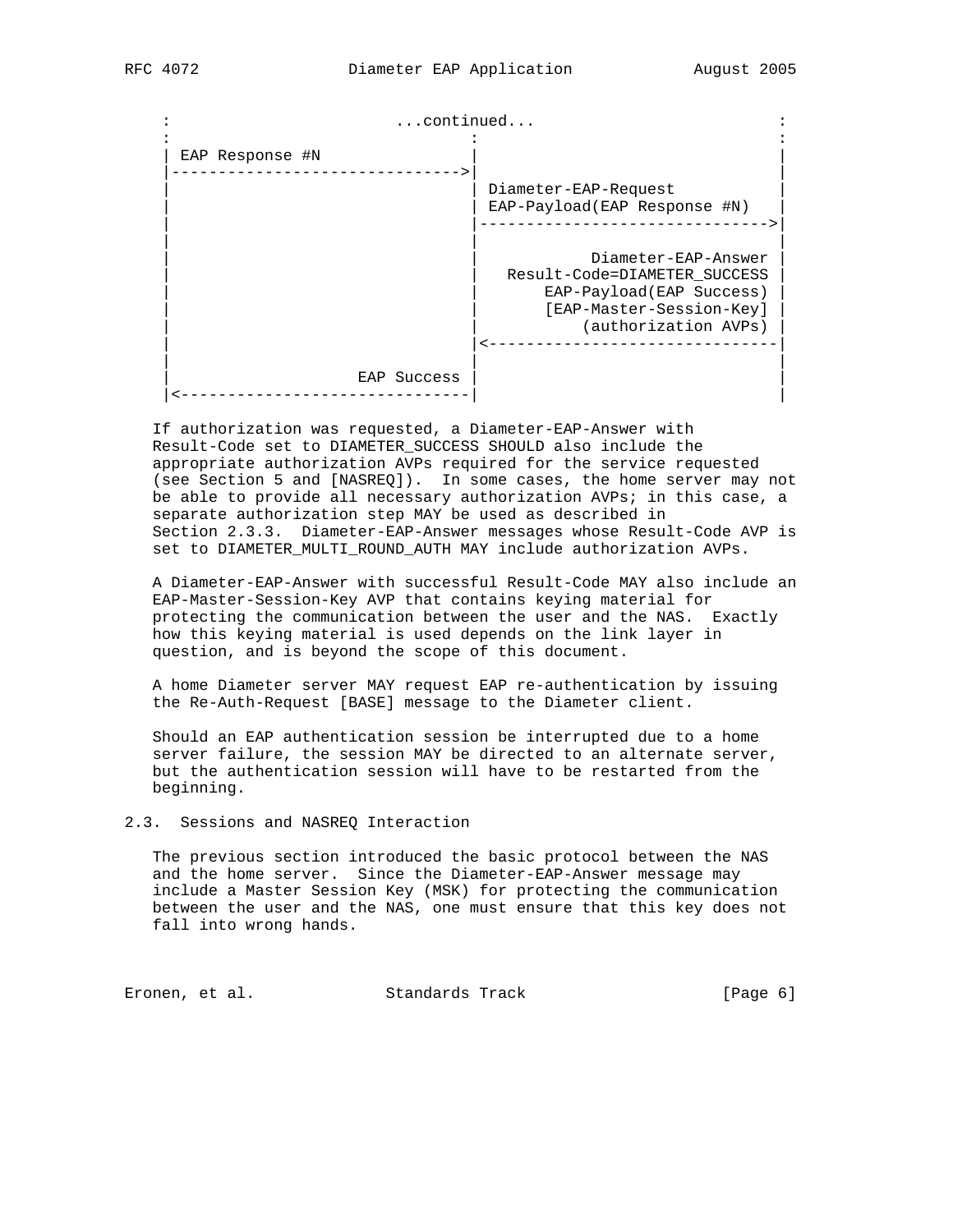Basic Diameter security mechanisms (IPsec and TLS) protect Diameter messages hop-by-hop. Since there are currently no end-to-end (NAS-to-home server) security mechanisms defined for Diameter, this section describes possible scenarios on how the messages could be transport protected using these hop-by-hop mechanisms.

 This list of scenarios is not intended to be exhaustive, and it is possible to combine them. For instance, the first proxy agent after the NAS could use redirects as in Scenario 2 to bypass any additional proxy agents.

2.3.1. Scenario 1: Direct Connection

 The simplest case is when the NAS contacts the home server directly. All authorization AVPs and EAP keying material are delivered by the home server.

 NAS home server | | Diameter-EAP-Request | Auth-Request-Type=AUTHORIZE\_AUTHENTICATE | EAP-Payload(EAP Start) |---------------------------------------------------------------->| | | | Diameter-EAP-Answer | | Result-Code=DIAMETER\_MULTI\_ROUND\_AUTH | EAP-Payload(EAP Request) |<----------------------------------------------------------------| | | ...more EAP Request/Response pairs... | | Diameter-EAP-Request | EAP-Payload(EAP Response) | |---------------------------------------------------------------->| | | Diameter-EAP-Answer | Result-Code=DIAMETER\_SUCCESS | EAP-Payload(EAP Success) | EAP-Master-Session-Key | (authorization AVPs)

 This scenario is the most likely to be used in small networks, or in cases where Diameter agents are not needed to provide routing or additional authorization AVPs.

|<----------------------------------------------------------------|

Eronen, et al. Standards Track (Page 7)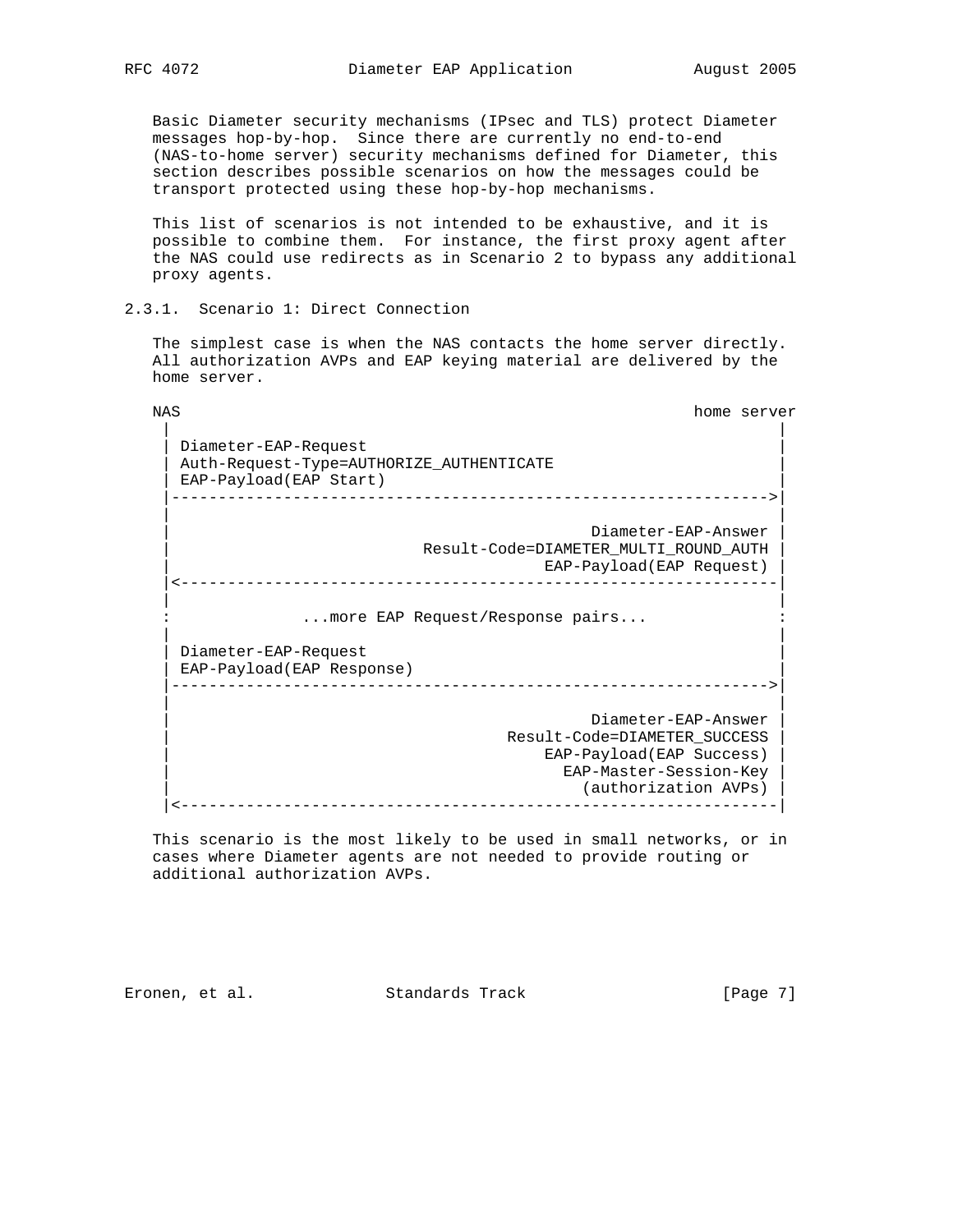# 2.3.2. Scenario 2: Direct Connection with Redirects

 In this scenario the NAS uses a redirect agent to locate the home server. The rest of the session proceeds as before.

| NAS                                       |                                      | Local redirect agent |                                                | Home server |
|-------------------------------------------|--------------------------------------|----------------------|------------------------------------------------|-------------|
| Diameter-EAP-Request                      |                                      |                      |                                                |             |
| Auth-Request-Type=AUTHORIZE AUTHENTICATE  |                                      |                      |                                                |             |
| EAP-Payload(EAP Start)                    |                                      |                      |                                                |             |
|                                           |                                      |                      |                                                |             |
|                                           |                                      |                      |                                                |             |
|                                           |                                      | Diameter-EAP-Answer  |                                                |             |
|                                           | Redirect-Host=homeserver.example.com |                      |                                                |             |
| Redirect-Host-Usage=REALM AND APPLICATION |                                      |                      |                                                |             |
|                                           |                                      |                      |                                                |             |
|                                           |                                      |                      |                                                |             |
| Diameter-EAP-Request                      |                                      |                      |                                                |             |
| Auth-Request-Type=AUTHORIZE AUTHENTICATE  |                                      |                      |                                                |             |
| EAP-Payload(EAP Start)                    |                                      |                      |                                                |             |
|                                           |                                      |                      |                                                |             |
|                                           |                                      |                      |                                                |             |
|                                           |                                      |                      | rest of the session continues as in first case |             |
|                                           |                                      |                      |                                                |             |
|                                           |                                      |                      |                                                |             |

 The advantage of this scenario is that knowledge of realms and home servers is centralized to a redirect agent, and it is not necessary to modify the NAS configuration when, for example, a new roaming agreement is made.

Eronen, et al. Standards Track [Page 8]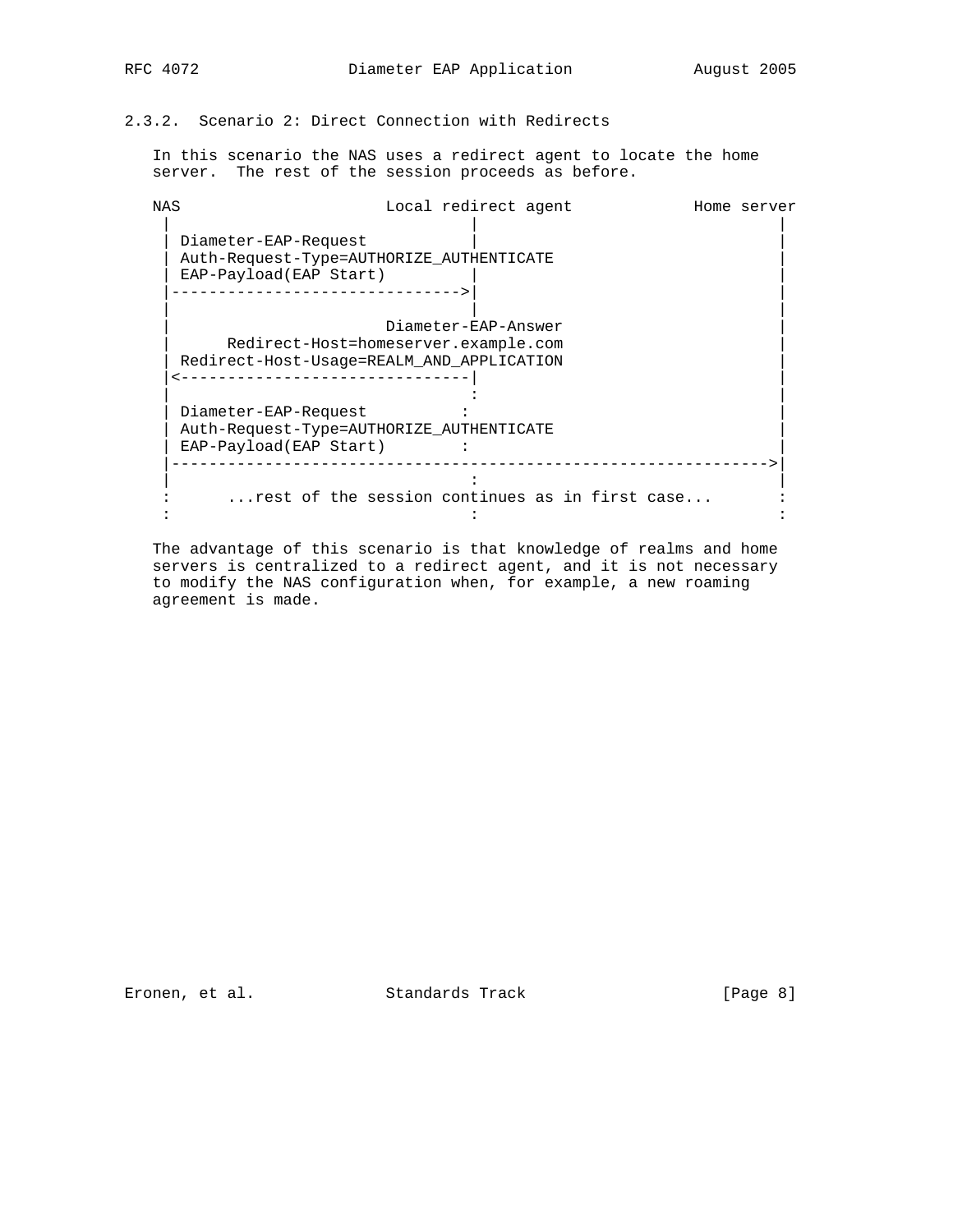## 2.3.3. Scenario 3: Direct EAP, Authorization via Agents

 In this scenario the EAP authentication is done directly with the home server (with Auth-Request-Type set to AUTHENTICATE\_ONLY), and authorization AVPs are retrieved from local proxy agents. This scenario is intended for environments in which the home server cannot provide all the necessary authorization AVPs to the NAS.

| <b>NAS</b>                          |                                 | Local proxy agent |                                       | Home server |
|-------------------------------------|---------------------------------|-------------------|---------------------------------------|-------------|
|                                     |                                 |                   |                                       |             |
| Diameter-EAP-Request                |                                 |                   |                                       |             |
| Auth-Request-Type=AUTHENTICATE_ONLY |                                 |                   |                                       |             |
| EAP-Payload(EAP Start)              |                                 |                   |                                       |             |
|                                     |                                 |                   |                                       |             |
|                                     |                                 |                   | Diameter-EAP-Answer                   |             |
|                                     |                                 |                   | Result-Code=DIAMETER_MULTI_ROUND_AUTH |             |
|                                     |                                 |                   | EAP-Payload(EAP Request)              |             |
|                                     |                                 |                   |                                       |             |
|                                     |                                 |                   |                                       |             |
|                                     | more EAP Request/Response pairs |                   |                                       |             |
|                                     |                                 |                   |                                       |             |
| Diameter-EAP-Request                |                                 |                   |                                       |             |
| EAP-Payload(EAP Response)           |                                 |                   |                                       |             |
|                                     |                                 |                   |                                       |             |
|                                     |                                 |                   |                                       |             |
|                                     |                                 |                   | Diameter-EAP-Answer                   |             |
|                                     |                                 |                   | Result-Code=DIAMETER_SUCCESS          |             |
|                                     |                                 |                   | EAP-Payload(EAP Success)              |             |
|                                     |                                 |                   | EAP-Master-Session-Key                |             |
|                                     |                                 |                   | (authorization AVPs)                  |             |
|                                     |                                 |                   |                                       |             |
| AA-Request                          |                                 |                   |                                       |             |
| Auth-Request-Type=AUTHORIZE_ONLY    |                                 |                   |                                       |             |
| (some AVPs from first session)      |                                 |                   |                                       |             |
|                                     | __________________________      |                   |                                       |             |
|                                     |                                 |                   |                                       |             |
|                                     | AA-Answer                       |                   |                                       |             |
|                                     | Result-Code=DIAMETER SUCCESS    |                   |                                       |             |
|                                     | (authorization AVPs)            |                   |                                       |             |
|                                     | -------------                   |                   |                                       |             |
|                                     |                                 |                   |                                       |             |

 The NASREQ application is used here for authorization because the realm-specific routing table supports routing based on application, not on Diameter commands.

Eronen, et al. Standards Track [Page 9]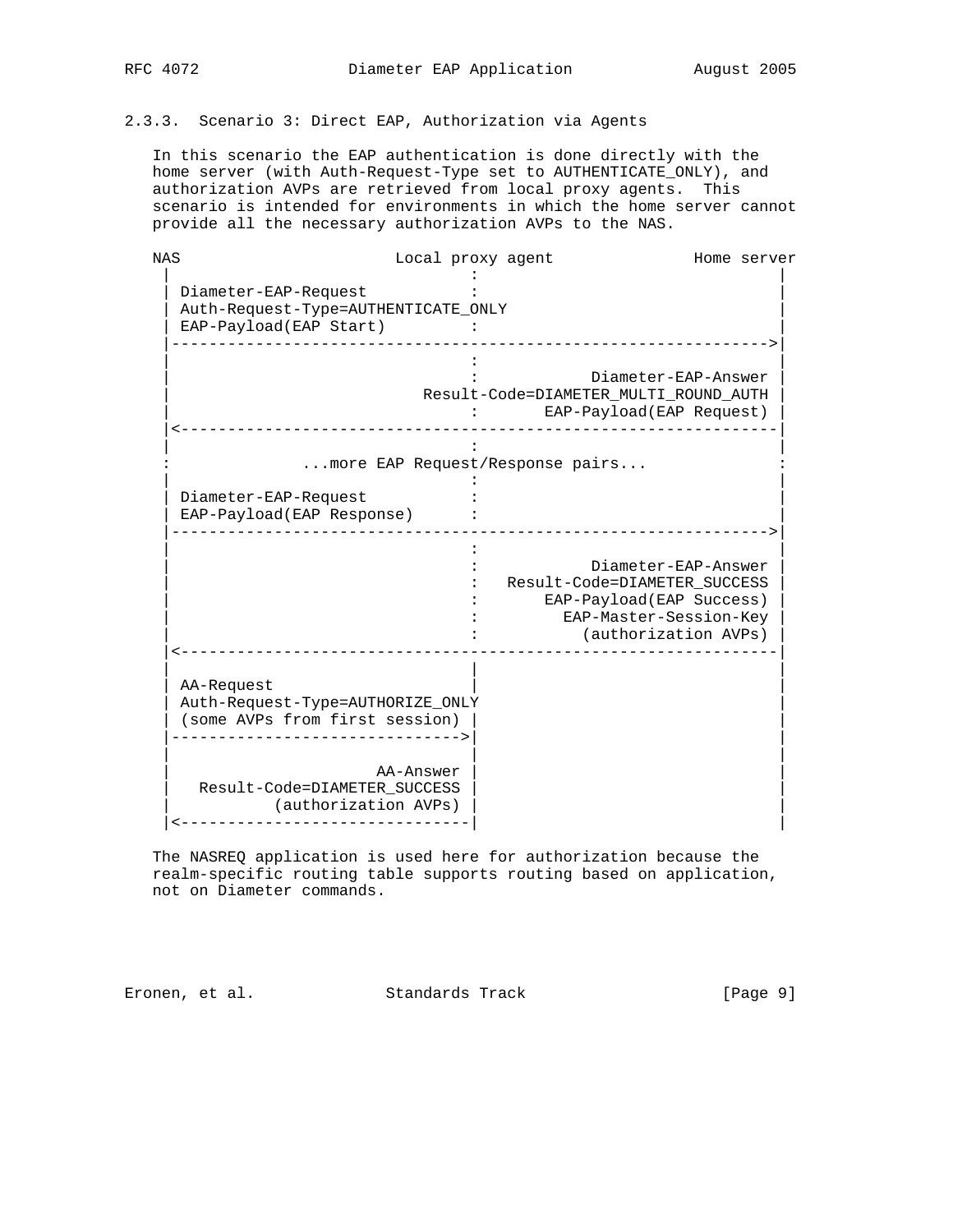## 2.3.4. Scenario 4: Proxy Agents

 This scenario is the same as Scenario 1, but the NAS contacts the home server through proxies. Note that the proxies can see the EAP session keys, thus it is not suitable for environments where proxies cannot be trusted.

| <b>NAS</b> | Local proxy/relay agent                                                                    |                                                                                                                                   | Home server |
|------------|--------------------------------------------------------------------------------------------|-----------------------------------------------------------------------------------------------------------------------------------|-------------|
|            | Diameter-EAP-Request<br>Auth-Request-Type=AUTHORIZE AUTHENTICATE<br>EAP-Payload(EAP Start) |                                                                                                                                   |             |
|            |                                                                                            | Diameter-EAP-Answer<br>Result-Code=DIAMETER MULTI ROUND AUTH<br>EAP-Payload(EAP Request)                                          |             |
|            | more EAP Request/Response pairs                                                            |                                                                                                                                   |             |
|            | Diameter-EAP-Request<br>EAP-Payload(EAP Response)                                          |                                                                                                                                   |             |
|            |                                                                                            | Diameter-EAP-Answer<br>Result-Code=DIAMETER SUCCESS<br>EAP-Payload(EAP Success)<br>EAP-Master-Session-Key<br>(authorization AVPs) |             |
|            |                                                                                            |                                                                                                                                   |             |

## 2.4. Invalid Packets

 While acting as a pass-through, the NAS MUST validate the EAP header fields (Code, Identifier, Length) prior to forwarding an EAP packet to or from the Diameter server. On receiving an EAP packet from the peer, the NAS checks the Code (Code 2=Response) and Length fields, and matches the Identifier value against the current Identifier, supplied by the Diameter server in the most recently validated EAP Request. On receiving an EAP packet from the Diameter server (encapsulated within a Diameter-EAP-Answer), the NAS checks the Code (Code 1=Request) and Length fields, then updates the current Identifier value. Pending EAP Responses that do not match the current Identifier value are silently discarded by the NAS.

Eronen, et al. Standards Track [Page 10]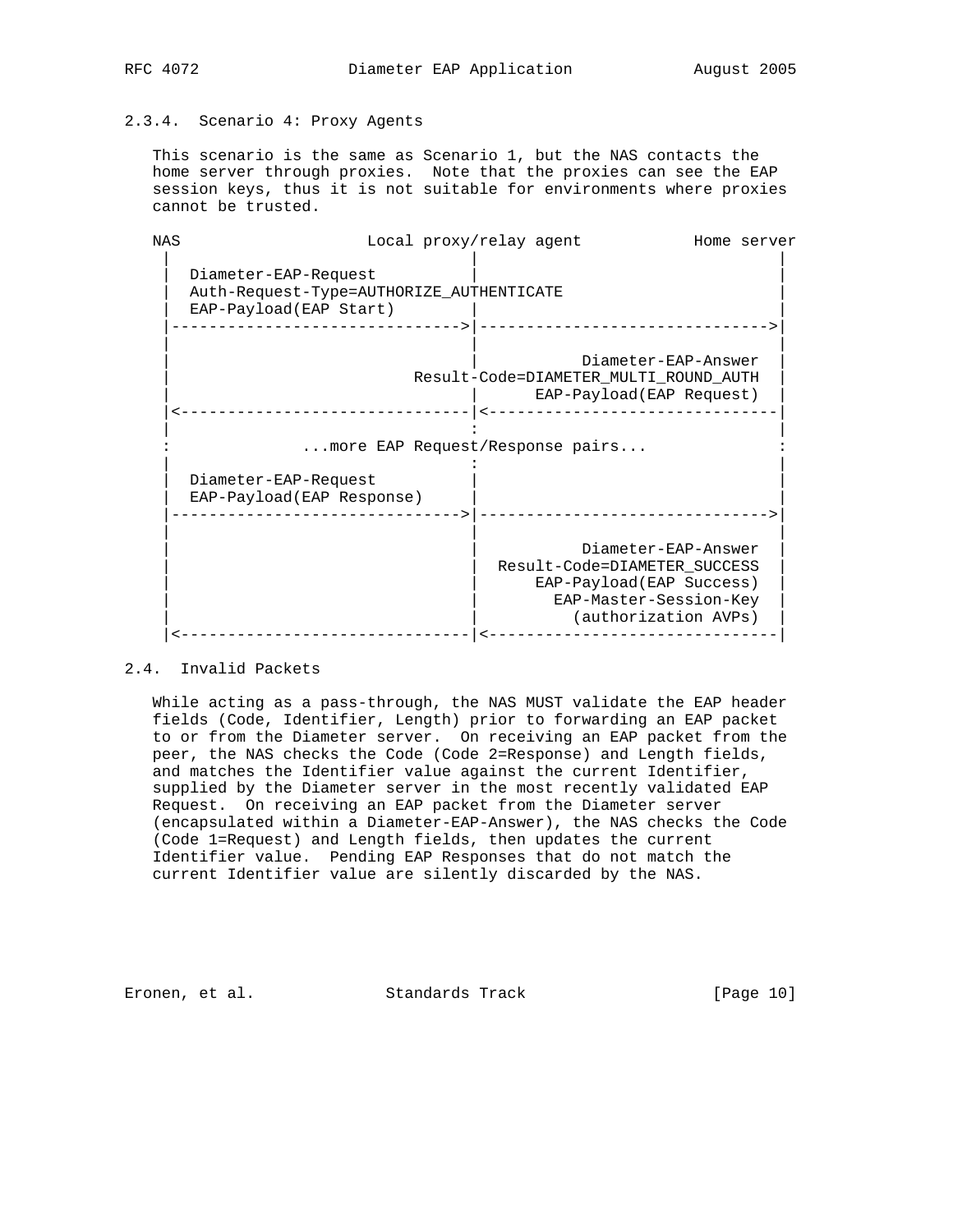Since EAP method fields (Type, Type-Data) are typically not validated by a NAS operating as a pass-through, despite these checks it is possible for a NAS to forward an invalid EAP packet to or from the Diameter server.

 A Diameter server receiving an EAP-Payload AVP that it does not understand SHOULD determine whether the error is fatal or non-fatal based on the EAP Type. A Diameter server determining that a fatal error has occurred MUST send a Diameter-EAP-Answer with a failure Result-Code and an EAP-Payload AVP encapsulating an EAP Failure packet. A Diameter server determining that a non-fatal error has occurred MUST send a Diameter-EAP-Answer with DIAMETER\_MULTI\_ROUND\_AUTH Result-Code, but no EAP-Payload AVP. To simplify RADIUS translation, this message MUST also include an EAP-Reissued-Payload AVP encapsulating the previous EAP Request sent by the server.

 When receiving a Diameter-EAP-Answer without an EAP-Payload AVP (and DIAMETER\_MULTI\_ROUND\_AUTH Result-Code), the NAS SHOULD discard the EAP-Response packet most recently transmitted to the Diameter server and check whether additional EAP Response packets that match the current Identifier value have been received. If so, a new EAP Response packet, if available, MUST be sent to the Diameter server within an Diameter-EAP-Request. If no EAP Response packet is available, then the previous EAP Request is resent to the peer, and the retransmission timer is reset.

 In order to provide protection against Denial of Service (DoS) attacks, it is advisable for the NAS to allocate a finite buffer for EAP packets received from the peer, and to discard packets according to an appropriate policy once that buffer has been exceeded. Also, the Diameter server is advised to permit only a modest number of invalid EAP packets within a single session, prior to terminating the session with DIAMETER AUTHENTICATION REJECTED Result-Code. By default, a value of 5 invalid EAP packets is recommended.

## 2.5. Retransmission

 As noted in [EAP], if an EAP packet is lost in transit between the authenticating peer and the NAS (or vice versa), the NAS will retransmit.

 It may be necessary to adjust retransmission strategies and authentication time-outs in certain cases. For example, when a token card is used, additional time may be required to allow the user to find the card and enter the token. Since the NAS will typically not have knowledge of the required parameters, these need to be provided by the Diameter server.

Eronen, et al. Standards Track [Page 11]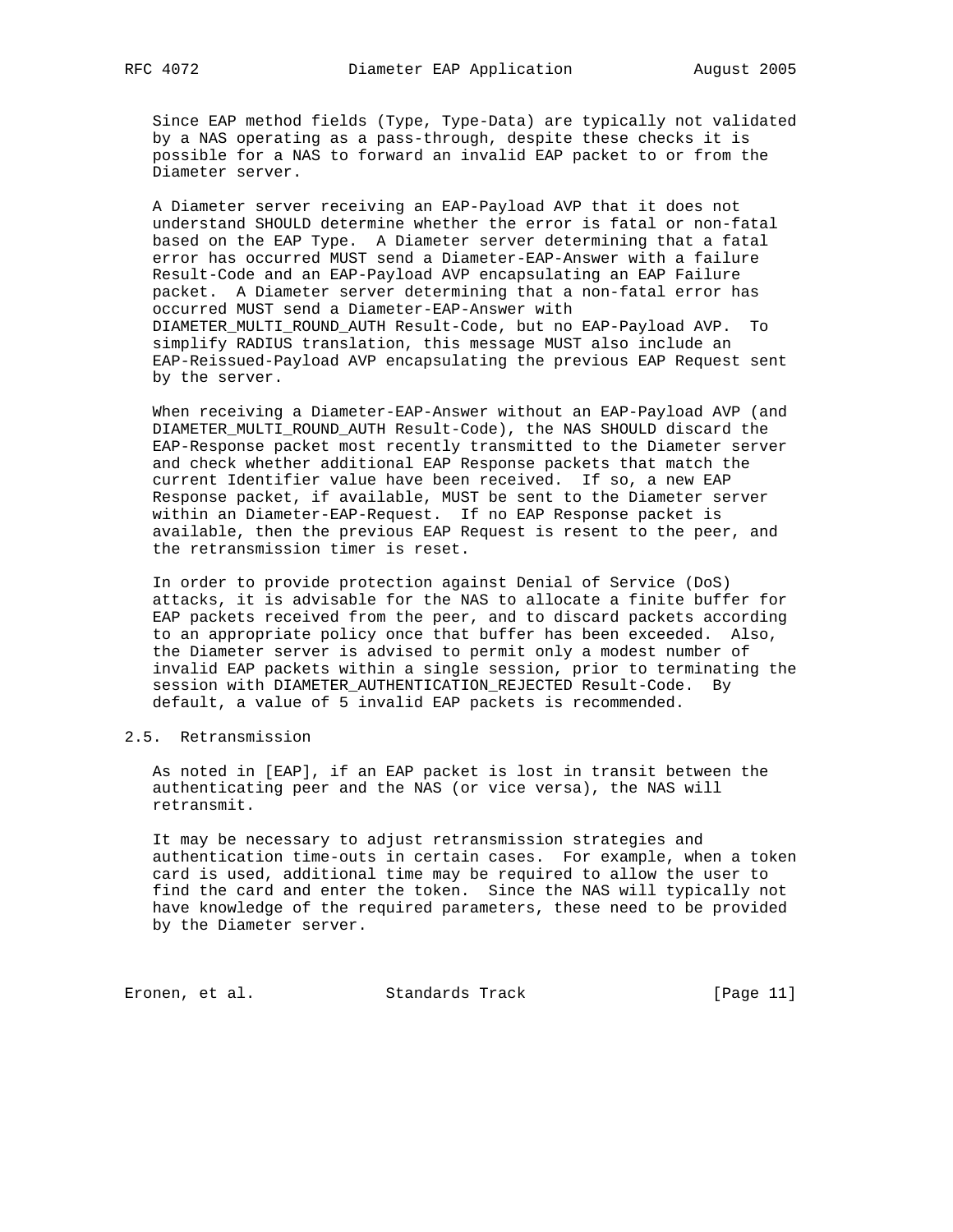If a Multi-Round-Time-Out AVP [BASE] is present in a Diameter-EAP- Answer message that also contains an EAP-Payload AVP, that value is used to set the EAP retransmission timer for that EAP Request and that Request alone.

#### 2.6. Fragmentation

 Using the EAP-Payload AVP, it is possible for the Diameter server to encapsulate an EAP packet that is larger than the MTU on the link between the NAS and the peer. Since it is not possible for the Diameter server to use MTU discovery to ascertain the link MTU, a Framed-MTU AVP may be included in a Diameter-EAP-Request message in order to provide the Diameter server with this information.

 A Diameter server having received a Framed-MTU AVP in a Diameter-EAP-Request message MUST NOT send any subsequent packet in this EAP conversation containing EAP-Payload AVP whose length exceeds that specified by the Framed-MTU value, taking the link type (specified by the NAS-Port-Type AVP) into account. For example, as noted in [RFC3580] Section 3.10, for a NAS-Port-Type value of IEEE 802.11, the RADIUS server may send an EAP packet as large as Framed-MTU minus four (4) octets, taking into account the additional overhead for the IEEE 802.1X Version (1 octet), Type (1 octet) and Body Length (2 octets) fields.

#### 2.7. Accounting

 When a user is authenticated using EAP, the NAS MAY include an Accounting-Auth-Method AVP [NASREQ] with value 5 (EAP) in Accounting-Request messages. This document specifies one additional AVP for accounting messages. One or more Accounting-EAP-Auth-Method AVPs (see Section 4.1.5) MAY be included in Accounting-Request messages to indicate the EAP method(s) used to authenticate the user.

 If the NAS has authenticated the user with a locally implemented EAP method, it knows the method used and SHOULD include it in an Accounting-EAP-Auth-Method AVP.

 If the authentication was done using Diameter-EAP-Request/Answer messages, the Diameter server SHOULD include one or more Accounting-EAP-Auth-Method AVPs in Diameter-EAP-Answer packets with a successful result code. In this case, the NAS SHOULD include these AVPs in Accounting-Request messages.

Eronen, et al. Standards Track [Page 12]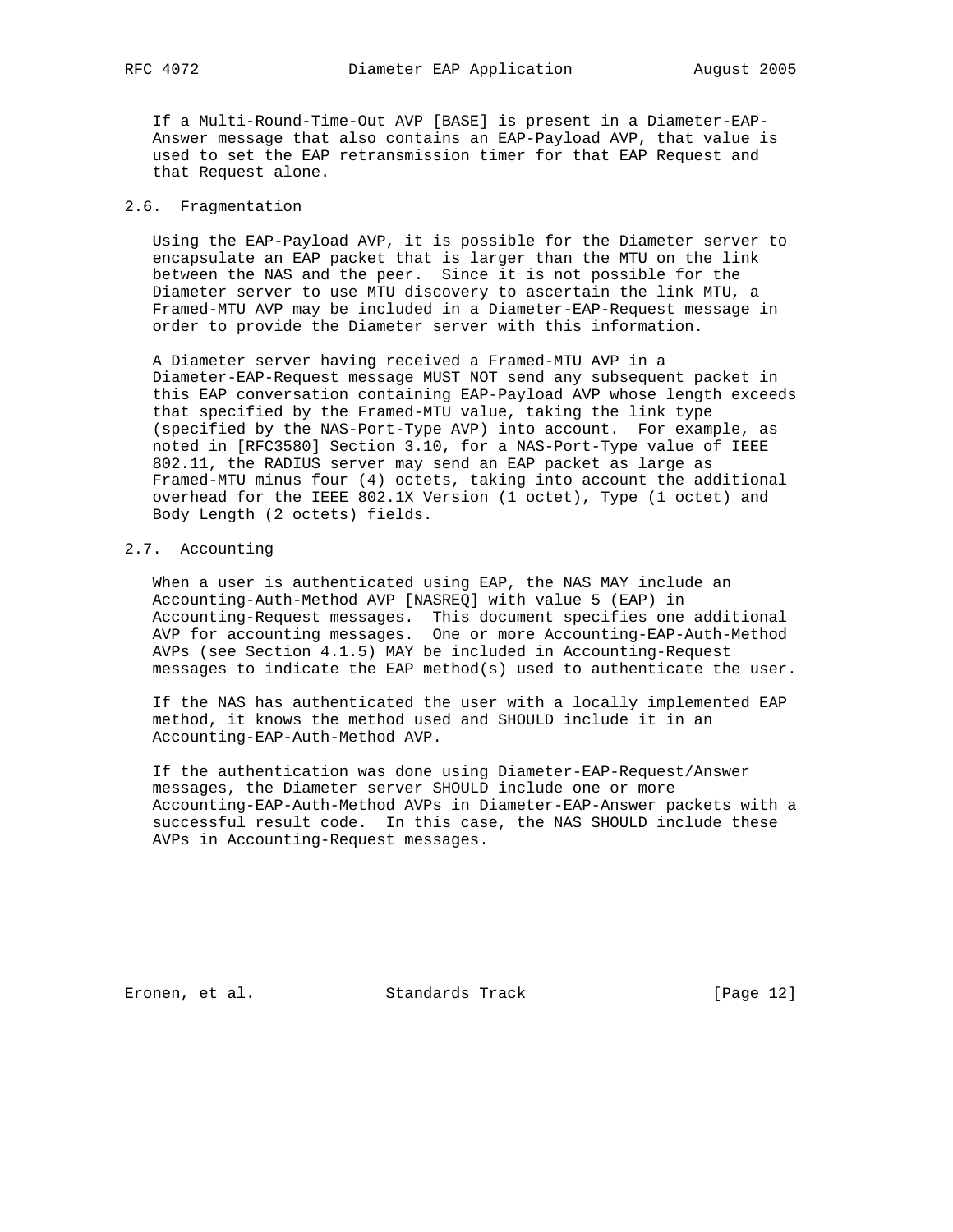## 2.8. Usage Guidelines

#### 2.8.1. User-Name AVP

 Unless the access device interprets the EAP-Response/Identity packet returned by the authenticating peer, it will not have access to the user's identity. Furthermore, some EAP methods support identity protection where the user's real identity is not included in EAP-Response/Identity. Therefore, the Diameter Server SHOULD return the user's identity by inserting a User-Name AVP to Diameter-EAP-Answer messages that have a Result-Code of DIAMETER\_SUCCESS. A separate billing identifier or pseudonym MAY be used for privacy reasons (see Section 8.5). If the user's identity is not available to the NAS, the Session-Id AVP MAY be used for accounting and billing; however operationally this could be very difficult to manage.

#### 2.8.2. Conflicting AVPs

 A Diameter-EAP-Answer message containing an EAP-Payload of type EAP-Success or EAP-Failure MUST NOT have the Result-Code AVP set to DIAMETER\_MULTI\_ROUND\_AUTH.

 Some lower layers assume that the authorization decision is made by the EAP server, and thus the peer considers EAP Success as an indication that access was granted. In this case, the Result-Code SHOULD match the contained EAP packet: a successful Result-Code for EAP-Success, and a failure Result-Code for EAP-Failure. If the encapsulated EAP packet does not match the result implied by the Result-Code AVP, the combination is likely to cause confusion, because the NAS and peer will conclude the outcome of the authentication differently. For example, if the NAS receives a failure Result-Code with an encapsulated EAP Success, it will not grant access to the peer. However, on receiving the EAP Success, the peer will be led to believe that access was granted.

 This situation can be difficult to avoid when Diameter proxy agents make authorization decisions (that is, proxies can change the Result-Code AVP sent by the home server). Because it is the responsibility of the Diameter server to avoid conflicts, the NAS MUST NOT "manufacture" EAP result packets in order to correct the contradictory messages that it receives. This behavior, originally mandated within [IEEE-802.1X], is now deprecated.

Eronen, et al. Standards Track [Page 13]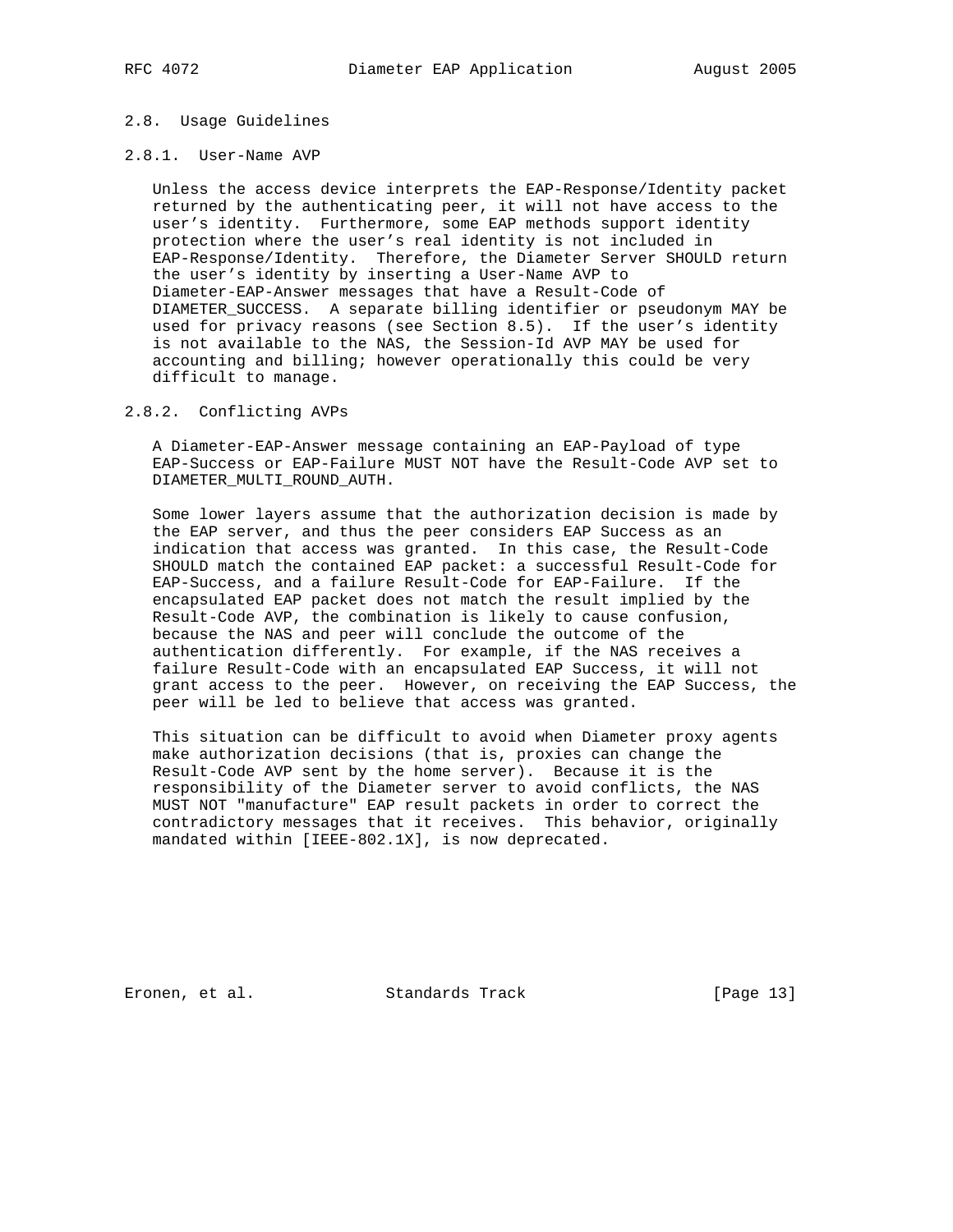#### 2.8.3. Displayable Messages

 The Reply-Message AVP [NASREQ] MUST NOT be included in any Diameter message containing an EAP-Payload AVP.

## 2.8.4. Role Reversal

 Some environments in which EAP is used, such as PPP, support peer-to-peer operation. Both parties act as authenticators and authenticatees at the same time, in two simultaneous and independent EAP conversations.

 This specification is intended for communication between EAP (passthrough) authenticator and backend authentication server. A Diameter client MUST NOT send a Diameter-EAP-Request encapsulating an EAP Request packet, and a Diameter server receiving such a packet MUST respond with a failure Result-Code.

## 2.8.5. Identifier Space

 In EAP, each session has its own unique Identifier space. Diameter server implementations MUST be able to distinguish between EAP packets with the same Identifier existing within distinct EAP sessions and originating on the same NAS. This is done by using the Session-Id AVP.

 If a Diameter NAS is in the middle of a multi-round authentication exchange, and it detects that the EAP session between the client and the NAS has been terminated, it MUST select a new Diameter Session-Id for any subsequent EAP sessions. This is necessary in order to distinguish a restarted EAP authentication process from the continuation of an ongoing process (by the same user on the same NAS and port).

 In RADIUS, the same functionality can be achieved through the inclusion or omission of the State attribute. Translation rules in [NASREQ] ensure that an Access-Request without the State attribute maps to a new Diameter Session-Id AVP value. Furthermore, a translation agent will always include a State attribute in Access-Challenge messages, making sure that the State attribute is available for a RADIUS NAS.

#### 3. Command-Codes

 This section defines new Command-Code values that MUST be supported by all Diameter implementations conforming to this specification. The following commands are defined in this section:

Eronen, et al. Standards Track [Page 14]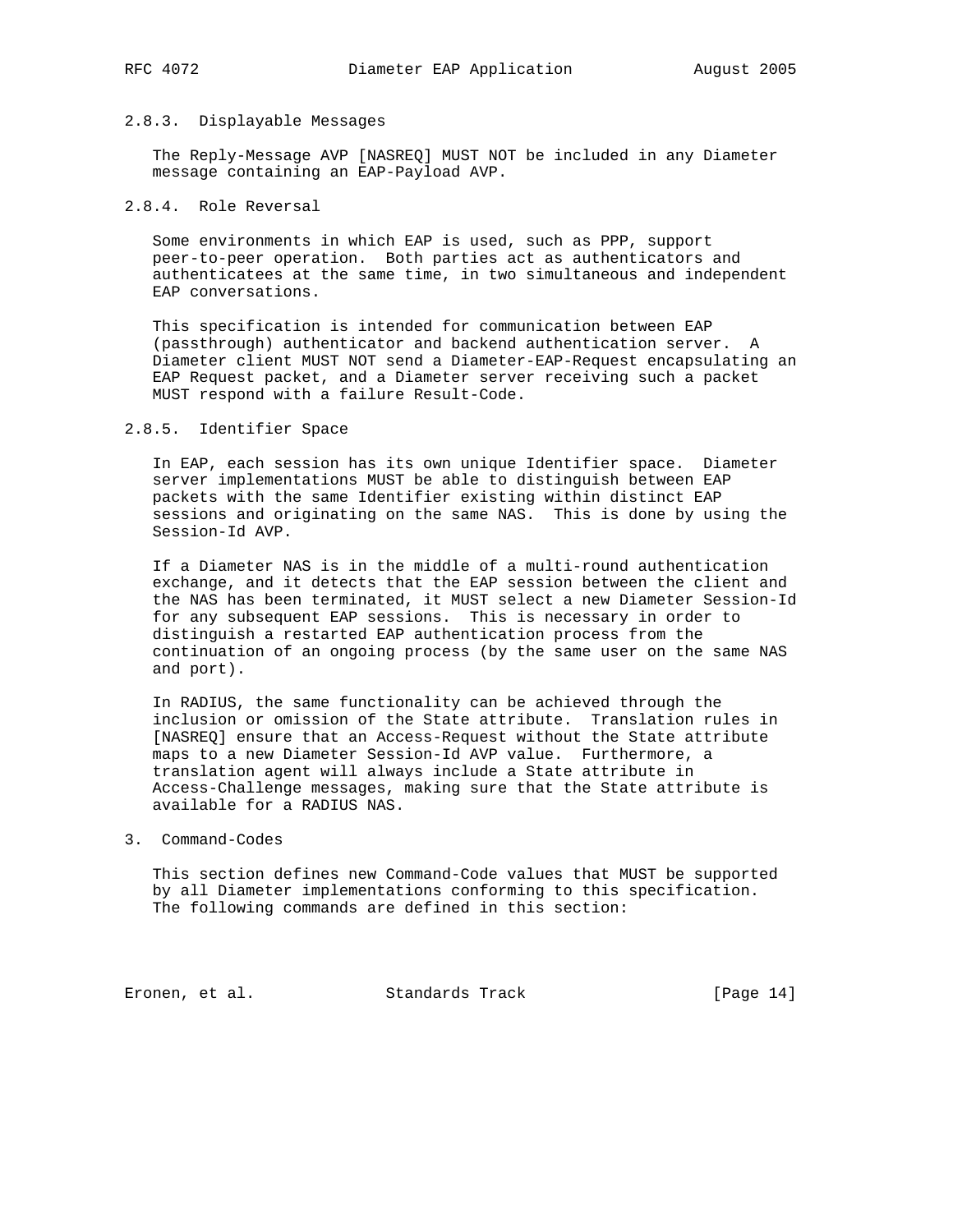| Command-Name         | Abbrev. | Code | Reference |
|----------------------|---------|------|-----------|
|                      |         |      |           |
| Diameter-EAP-Request | DER.    | 268  | 3.1       |
| Diameter-EAP-Answer  | DF.A    | 268  | 3.2       |

 When the NASREQ AA-Request (AAR) or AA-Answer (AAA) commands are used for AUTHORIZE\_ONLY messages in conjunction with EAP (see Section 2.3.3), an Application Identifier value of 1 (NASREQ) is used, and the commands follow the rules and ABNF defined in [NASREQ].

 When the Re-Auth-Request (RAR), Re-Auth-Answer (RAA), Session-Termination-Request (STR), Session-Termination-Answer (STA), Abort-Session-Request (ASR), Abort-Session-Answer (ASA), Accounting-Request (ACR), and Accounting-Answer (ACA) commands are used together with the Diameter EAP application, they follow the rules in [NASREQ] and [BASE]. The accounting commands use Application Identifier value of 3 (Diameter Base Accounting); the others use 0 (Diameter Common Messages).

#### 3.1. Diameter-EAP-Request (DER) Command

 The Diameter-EAP-Request (DER) command, indicated by the Command-Code field set to 268 and the 'R' bit set in the Command Flags field, is sent by a Diameter client to a Diameter server, and conveys an EAP-Response from the EAP client. The Diameter-EAP-Request MUST contain one EAP-Payload AVP containing the actual EAP payload. An EAP-Payload AVP with no data MAY be sent to the Diameter server to initiate an EAP authentication session.

 The DER message MAY be the result of a multi-round authentication exchange that occurs when the DEA is received with the Result-Code AVP set to DIAMETER\_MULTI\_ROUND\_AUTH [BASE]. A subsequent DER message MUST include any State AVPs [NASREQ] that were present in the DEA. For re-authentication, it is recommended that the Identity request be skipped in order to reduce the number of authentication round trips. This is only possible when the user's identity is already known by the home Diameter server.

Message format

 <Diameter-EAP-Request> ::= < Diameter Header: 268, REQ, PXY > < Session-Id > { Auth-Application-Id } { Origin-Host } { Origin-Realm } { Destination-Realm } { Auth-Request-Type } [ Destination-Host ]

Eronen, et al. Standards Track [Page 15]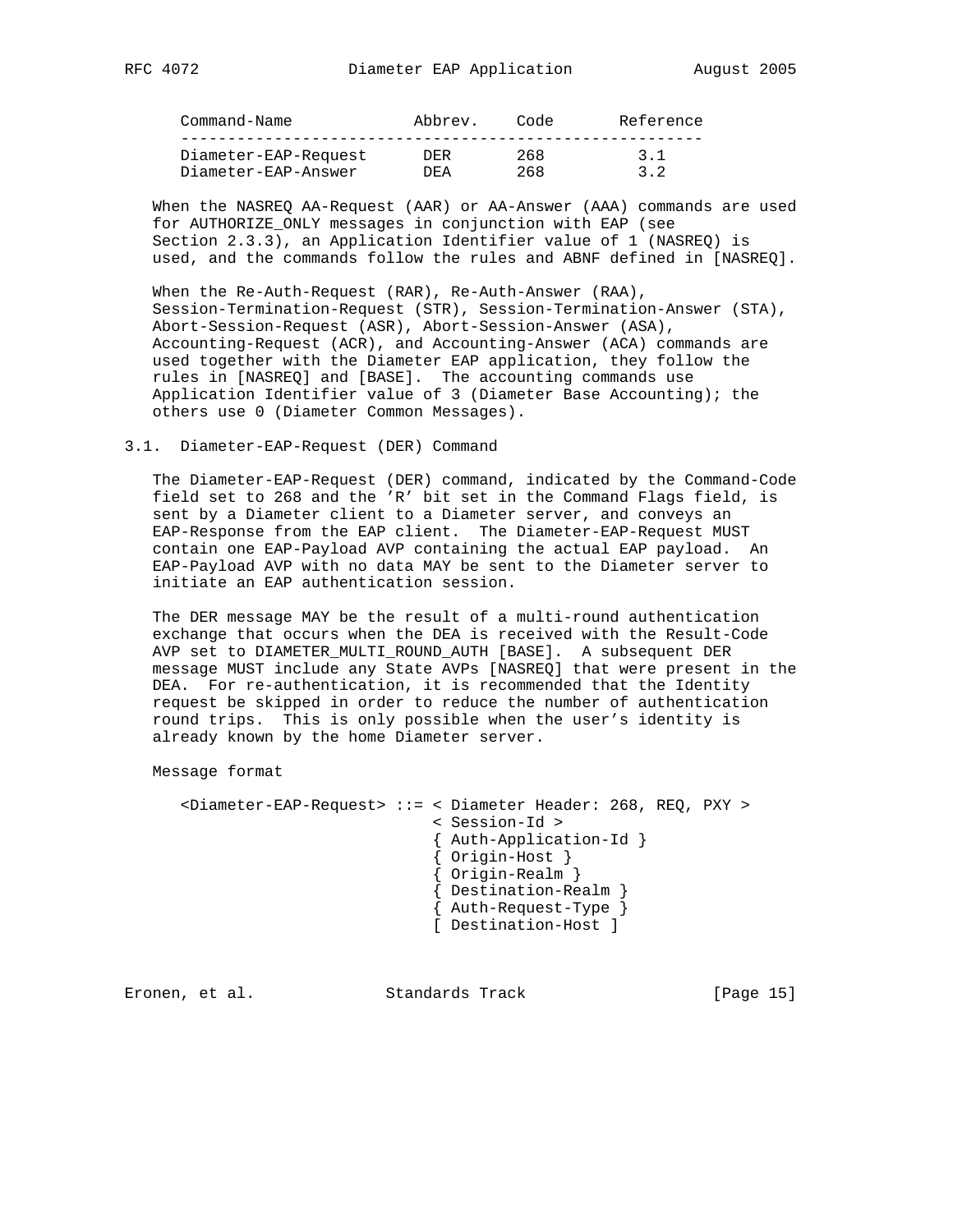```
 [ NAS-Identifier ]
  [ NAS-IP-Address ]
  [ NAS-IPv6-Address ]
  [ NAS-Port ]
  [ NAS-Port-Id ]
 [ NAS-Port-Type ]
 [ Origin-State-Id ]
 [ Port-Limit ]
 [ User-Name ]
  { EAP-Payload }
  [ EAP-Key-Name ]
 [ Service-Type ]
 [ State ]
  [ Authorization-Lifetime ]
  [ Auth-Grace-Period ]
 [ Auth-Session-State ]
  [ Callback-Number ]
 [ Called-Station-Id ]
 [ Calling-Station-Id ]
 [ Originating-Line-Info ]
 [ Connect-Info ]
* [ Framed-Compression ]
 [ Framed-Interface-Id ]
 [ Framed-IP-Address ]
* [ Framed-IPv6-Prefix ]
 [ Framed-IP-Netmask ]
  [ Framed-MTU ]
 [ Framed-Protocol ]
* [ Tunneling ]
* [ Proxy-Info ]
* [ Route-Record ]
* [ AVP ]
```
## 3.2. Diameter-EAP-Answer (DEA) Command

 The Diameter-EAP-Answer (DEA) message, indicated by the Command-Code field set to 268 and the 'R' bit cleared in the Command Flags field, is sent by the Diameter server to the client for one of the following reasons:

 1. The message is part of a multi-round authentication exchange, and the server is expecting a subsequent Diameter-EAP-Request. This is indicated by setting the Result-Code to DIAMETER\_MULTI\_ROUND\_AUTH, and MAY include zero or more State AVPs.

Eronen, et al. Standards Track [Page 16]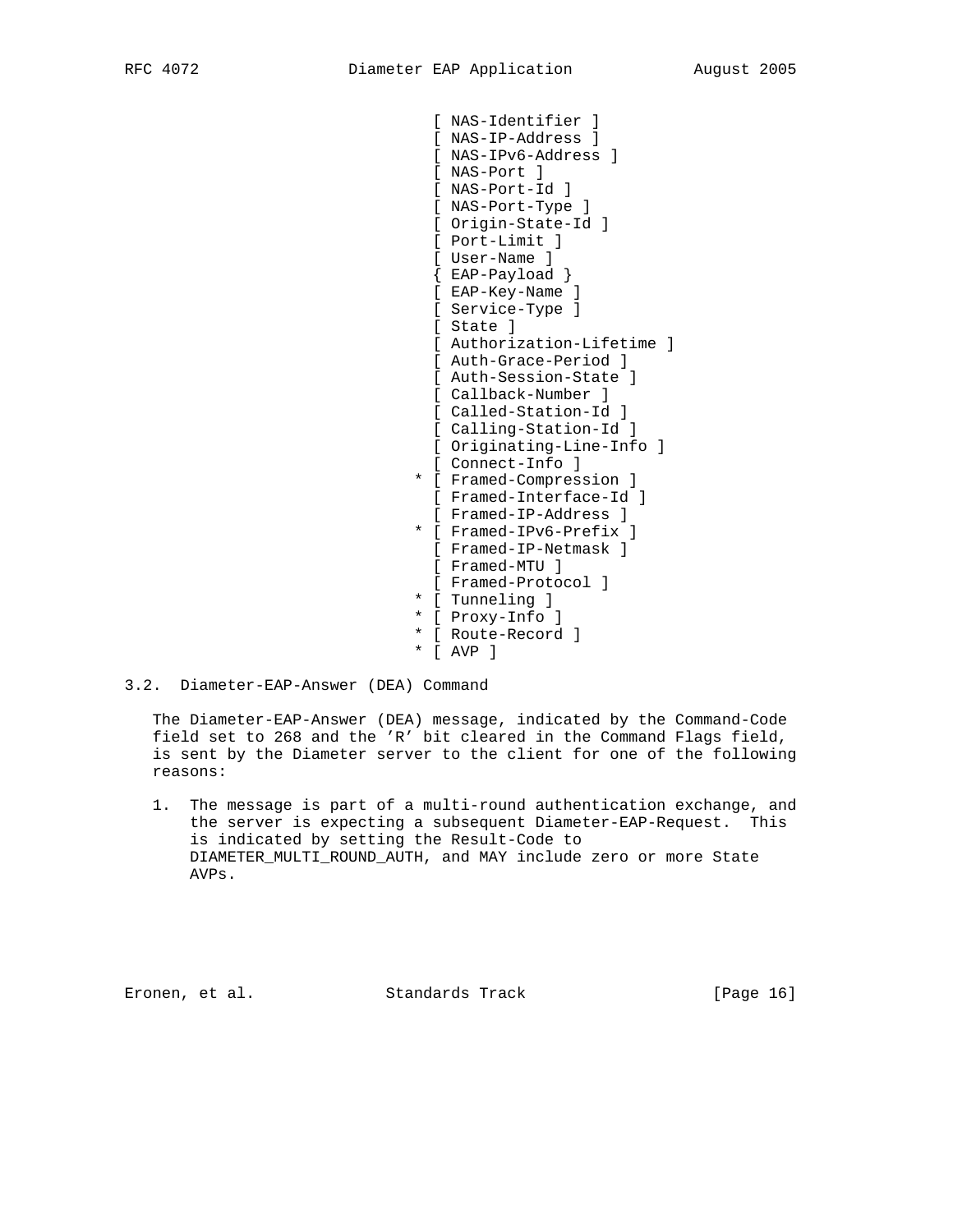- 2. The EAP client has been successfully authenticated and authorized, in which case the message MUST include the Result-Code AVP indicating success, and SHOULD include an EAP-Payload of type EAP-Success. This event MUST cause the access device to provide service to the EAP client.
- 3. The EAP client has not been successfully authenticated and/or authorized, and the Result-Code AVP is set to indicate failure. This message SHOULD include an EAP-Payload, but this AVP is not used to determine whether service is to be provided.

 If the message from the Diameter client included a request for authorization, a successful response MUST include the authorization AVPs that are relevant to the service being provided.

Message format

 <Diameter-EAP-Answer> ::= < Diameter Header: 268, PXY > < Session-Id > { Auth-Application-Id } { Auth-Request-Type } { Result-Code } { Origin-Host } { Origin-Realm } [ User-Name ] [ EAP-Payload ] [ EAP-Reissued-Payload ] [ EAP-Master-Session-Key ] [ EAP-Key-Name ] [ Multi-Round-Time-Out ] [ Accounting-EAP-Auth-Method ] [ Service-Type ] \* [ Class ] \* [ Configuration-Token ] [ Acct-Interim-Interval ] [ Error-Message ] [ Error-Reporting-Host ] \* [ Failed-AVP ] [ Idle-Timeout ] [ Authorization-Lifetime ] [ Auth-Grace-Period ] [ Auth-Session-State ] [ Re-Auth-Request-Type ] [ Session-Timeout ] [ State ] \* [ Reply-Message ] [ Origin-State-Id ] \* [ Filter-Id ]

Eronen, et al. Standards Track [Page 17]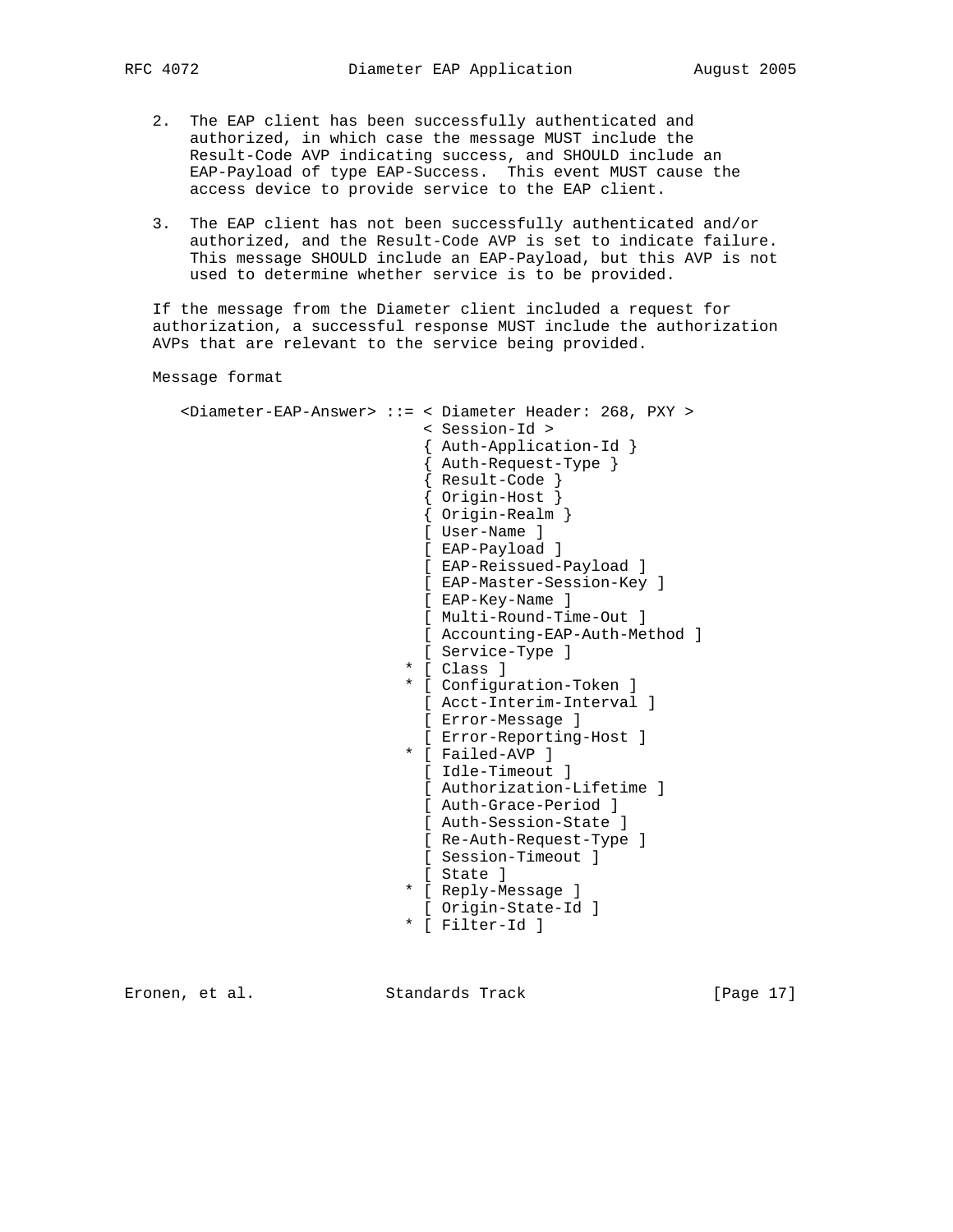[ Port-Limit ] [ Callback-Id ] [ Callback-Number ] [ Framed-Appletalk-Link ] \* [ Framed-Appletalk-Network ] [ Framed-Appletalk-Zone ] \* [ Framed-Compression ] [ Framed-Interface-Id ] [ Framed-IP-Address ] \* [ Framed-IPv6-Prefix ] [ Framed-IPv6-Pool ] \* [ Framed-IPv6-Route ] [ Framed-IP-Netmask ] \* [ Framed-Route ] [ Framed-Pool ] [ Framed-IPX-Network ] [ Framed-MTU ] [ Framed-Protocol ] [ Framed-Routing ] \* [ NAS-Filter-Rule ] \* [ QoS-Filter-Rule ] \* [ Tunneling ] \* [ Redirect-Host ] [ Redirect-Host-Usage ] [ Redirect-Max-Cache-Time ] \* [ Proxy-Info ] \* [ AVP ]

4. Attribute-Value Pairs

 This section both defines new AVPs, unique to the EAP Diameter application and describes the usage of AVPs defined elsewhere (if that usage in the EAP application is noteworthy).

- 4.1. New AVPs
- 4.1.1. EAP-Payload AVP

 The EAP-Payload AVP (AVP Code 462) is of type OctetString and is used to encapsulate the actual EAP packet that is being exchanged between the EAP client and the home Diameter server.

4.1.2. EAP-Reissued-Payload AVP

 The EAP-Reissued-Payload AVP (AVP Code 463) is of type OctetString. The use of this AVP is described in Section 2.4.

Eronen, et al. Standards Track [Page 18]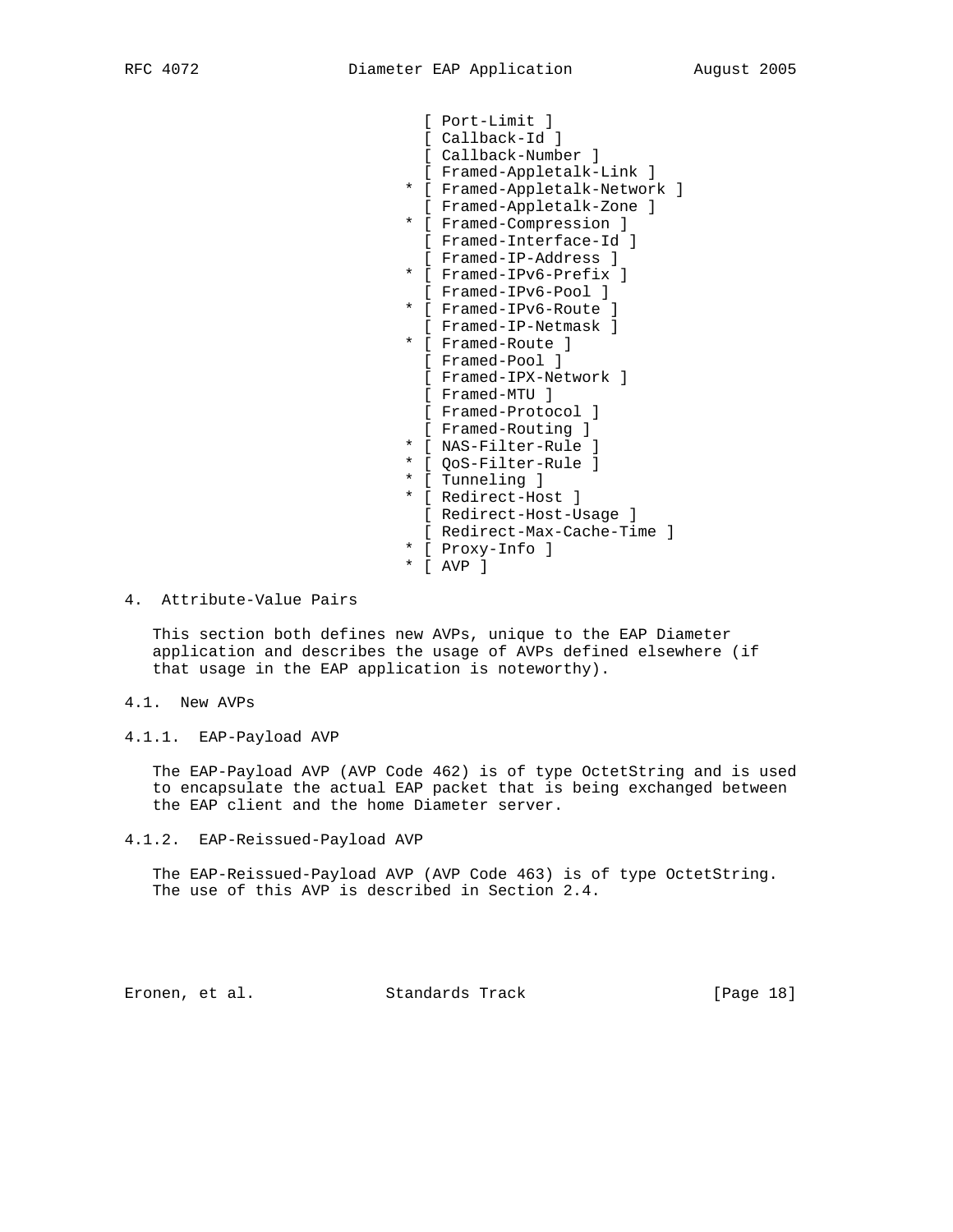#### 4.1.3. EAP-Master-Session-Key AVP

 The EAP-Master-Session-Key AVP (AVP Code 464) is of type OctetString. It contains keying material for protecting the communications between the user and the NAS. Exactly how this keying material is used depends on the link layer in question, and is beyond the scope of this document.

#### 4.1.4. EAP-Key-Name AVP

 The EAP-Key-Name AVP (Radius Attribute Type 102) is of type OctetString. It contains an opaque key identifier (name) generated by the EAP method. Exactly how this name is used depends on the link layer in question, and is beyond the scope of this document (see [EAPKey] for more discussion).

 Note that not all link layers use this name, and currently most EAP methods do not generate it. Since the NAS operates in pass-through mode, it cannot know the Key-Name before receiving it from the AAA server. As a result, a Key-Name AVP sent in a Diameter-EAP-Request MUST NOT contain any data. A home Diameter server receiving a Diameter-EAP-Request with a Key-Name AVP with non-empty data MUST silently discard the AVP. In addition, the home Diameter server SHOULD include this AVP in Diameter-EAP-Response only if an empty EAP-Key-Name AVP was present in Diameter-EAP-Request.

4.1.5. Accounting-EAP-Auth-Method AVP

 The Accounting-EAP-Auth-Method AVP (AVP Code 465) is of type Unsigned64. In case of expanded types [EAP, Section 5.7], this AVP contains the value ((Vendor-Id \* 2^32) + Vendor-Type).

The use of this AVP is described in Section 2.7.

5. AVP Occurrence Tables

The following tables use these symbols:

- 0 The AVP MUST NOT be present in the message
- 0+ Zero or more instances of the AVP MAY be present in the message
- 0-1 Zero or one instance of the AVP MAY be present in the message
- 1 One instance of the AVP MUST be present in the message

 Note that AVPs that can only be present within a Grouped AVP are not represented in these tables.

Eronen, et al. Standards Track [Page 19]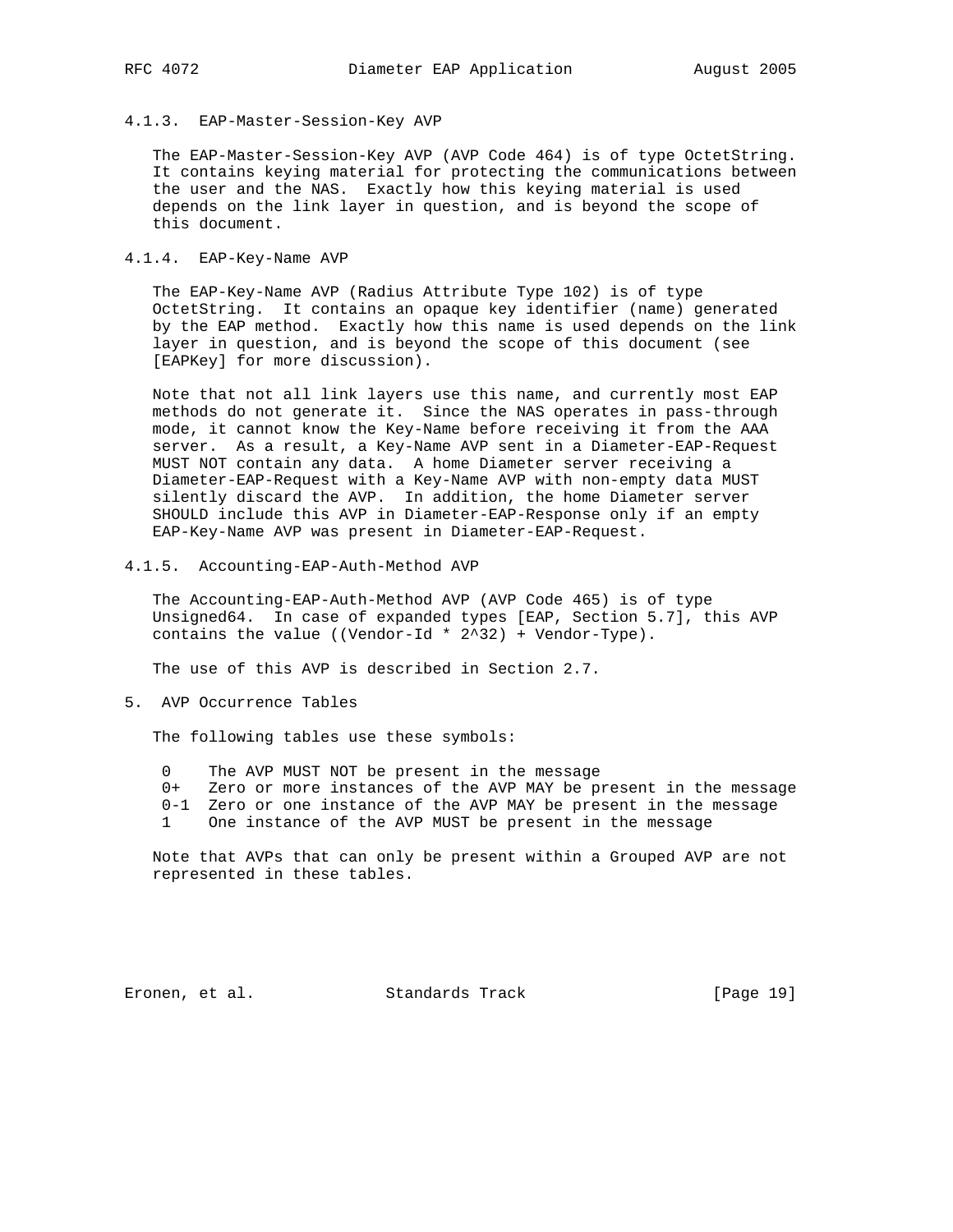# 5.1. EAP Command AVP Table

 The following table lists the AVPs that may be present in the DER and DEA Commands, as defined in this document; the AVPs listed are defined both here and in [NASREQ].

|                                   |                     | Command-Code |
|-----------------------------------|---------------------|--------------|
| Attribute Name                    | -------+----<br>DER | DEA          |
| Accounting-EAP-Auth-Method        | 0                   | $0+$         |
| Acct-Interim-Interval [BASE]      | 0                   | $0 - 1$      |
| Auth-Application-Id [BASE]        | $\mathbf{1}$        | $\mathbf{1}$ |
| Auth-Grace-Period [BASE]          | $0 - 1$             | $0 - 1$      |
| Auth-Request-Type [BASE]          | $\mathbf{1}$        | $\mathbf{1}$ |
| Auth-Session-State [BASE]         | $0 - 1$             | $0 - 1$      |
| Authorization-Lifetime [BASE]     | $0 - 1$             | $0 - 1$      |
| Callback-Id [NASREQ]              | $\overline{0}$      | $0 - 1$      |
| Callback-Number [NASREQ]          | $0 - 1$             | $0 - 1$      |
| Called-Station-Id [NASREQ]        | $0 - 1$             | 0            |
| Calling-Station-Id [NASREQ]       | $0 - 1$             | 0            |
| Class [BASE]                      | 0                   | $0+$         |
| Configuration-Token [NASREQ]      | $\Omega$            | 0+           |
| Connect-Info [NASREQ]             | $0 - 1$             | 0            |
| Destination-Host [BASE]           | $0 - 1$             | 0            |
| Destination-Realm [BASE]          | 1                   | 0            |
| EAP-Master-Session-Key            | 0                   | $0 - 1$      |
| EAP-Key-Name                      | $0 - 1$             | $0 - 1$      |
| EAP-Payload                       | 1                   | $0 - 1$      |
| EAP-Reissued-Payload              | 0                   | $0 - 1$      |
| Error-Message [BASE]              | 0                   | $0 - 1$      |
| Error-Reporting-Host [BASE]       | 0                   | $0 - 1$      |
| Failed-AVP [BASE]                 | 0                   | $0+$         |
| Filter-Id [NASREO]                | 0                   | $0+$         |
| Framed-Appletalk-Link [NASREQ]    | 0                   | $0 - 1$      |
| Framed-Appletalk-Network [NASREQ] | 0                   | $0+$         |
| Framed-Appletalk-Zone [NASREQ]    | 0                   | $0 - 1$      |
| Framed-Compression [NASREQ]       | $0+$                | $0+$         |
| Framed-Interface-Id [NASREO]      | $0 - 1$             | $0 - 1$      |
| Framed-IP-Address [NASREQ]        | $0 - 1$             | $0 - 1$      |
| Framed-IP-Netmask [NASREQ]        | $0 - 1$             | $0 - 1$      |
| Framed-IPv6-Prefix [NASREQ]       | $0+$                | $0+$         |
| Framed-IPv6-Pool [NASREO]         | $\Omega$            | $0 - 1$      |
| Framed-IPv6-Route [NASREQ]        | $\Omega$            | $0+$         |
| Framed-IPX-Network [NASREO]       | 0                   | $0 - 1$      |
| Framed-MTU [NASREO]               | $0 - 1$             | $0 - 1$      |
| Framed-Pool [NASREQ]              | 0                   | $0 - 1$      |

Eronen, et al. Standards Track [Page 20]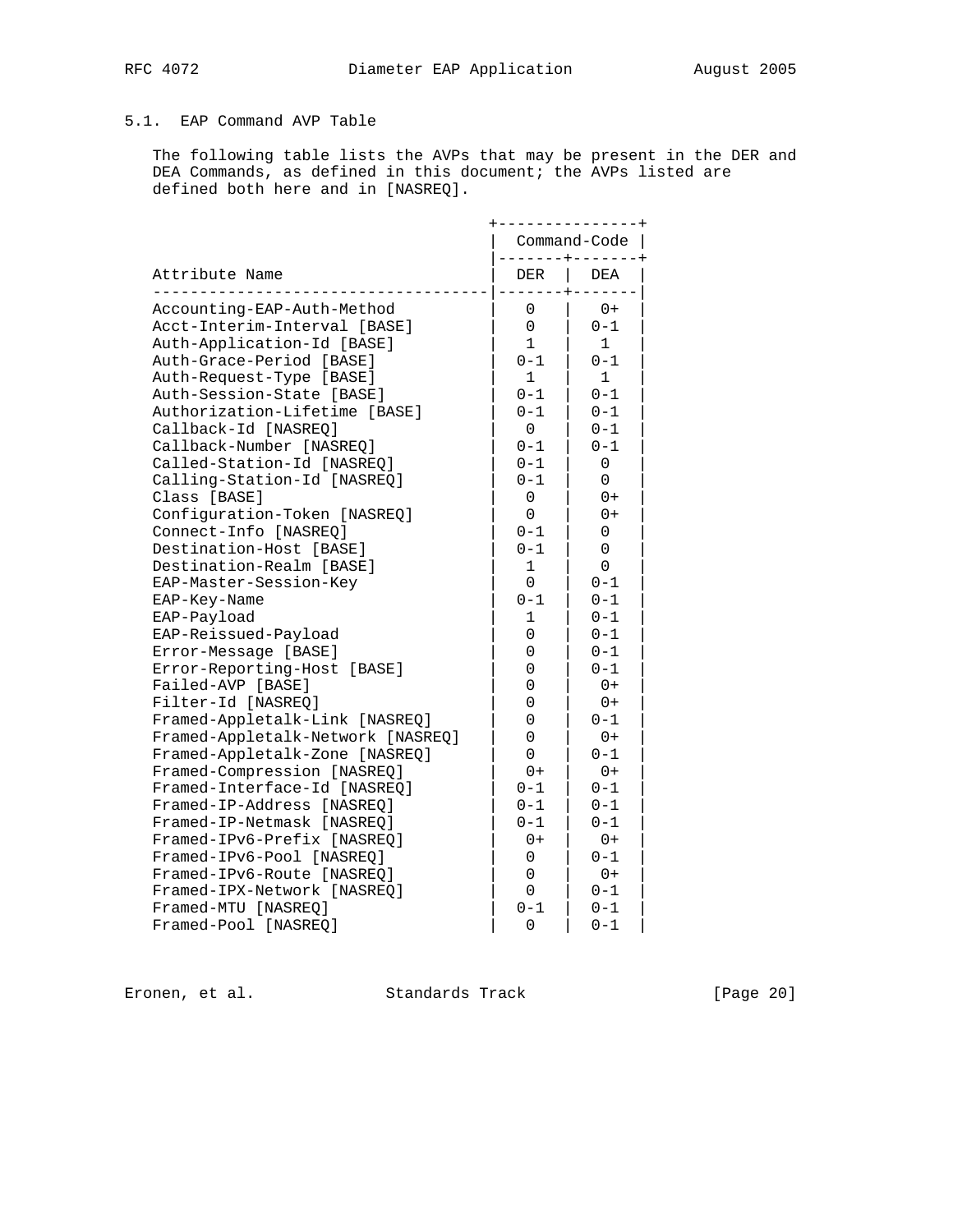| Framed-Protocol [NASREO]       | $0 - 1$     | $0 - 1$      |
|--------------------------------|-------------|--------------|
| Framed-Route [NASREQ]          | 0           | $0+$         |
| Framed-Routing [NASREQ]        | 0           | $0 - 1$      |
| Idle-Timeout [NASREQ]          | 0           | $0 - 1$      |
| Multi-Round-Time-Out [BASE]    | 0           | $0 - 1$      |
| NAS-Filter-Rule [NASREO]       | 0           | $0+$         |
| NAS-Identifier [NASREO]        | $0 - 1$     | $\mathbf 0$  |
| NAS-IP-Address [NASREO]        | $0 - 1$     | 0            |
| NAS-IPv6-Address [NASREQ]      | $0 - 1$     | 0            |
| NAS-Port [NASREQ]              | $0 - 1$     | 0            |
| NAS-Port-Id [NASREQ]           | $0 - 1$     | 0            |
| NAS-Port-Type [NASREQ]         | $0 - 1$     | 0            |
| Originating-Line-Info [NASREQ] | $0 - 1$     | 0            |
| Origin-Host [BASE]             | $\mathbf 1$ | $\mathbf 1$  |
| Origin-Realm [BASE]            | $\mathbf 1$ | $\mathbf{1}$ |
| Origin-State-Id [BASE]         | $0 - 1$     | $0 - 1$      |
| Port-Limit [NASREO]            | $0 - 1$     | $0 - 1$      |
| Proxy-Info [BASE]              | $0+$        | $0+$         |
| QoS-Filter-Rule [NASREQ]       | 0           | $0+$         |
| Re-Auth-Request-Type [BASE]    | 0           | $0 - 1$      |
| Redirect-Host [BASE]           | 0           | $0+$         |
| Redirect-Host-Usage [BASE]     | 0           | $0 - 1$      |
| Redirect-Max-Cache-Time [BASE] | 0           | $0 - 1$      |
| Reply-Message [NASREQ]         | 0           | $0+$         |
| Result-Code [BASE]             | 0           | $\mathbf{1}$ |
| Route-Record [BASE]            | $0+$        | $0+$         |
| Service-Type [NASREO]          | $0 - 1$     | $0 - 1$      |
| Session-Id [BASE]              | 1           | $\mathbf{1}$ |
| Session-Timeout [BASE]         | $\Omega$    | $0 - 1$      |
| State [NASREO]                 | $0 - 1$     | $0 - 1$      |
| Tunneling [NASREO]             | $0+$        | $0+$         |
| User-Name [BASE]               | $0 - 1$     | $0 - 1$      |

## 5.2. Accounting AVP Table

 The table in this section is used to represent which AVPs defined in this document are to be present in the Accounting messages, as defined in [BASE].

|                            | Command     |
|----------------------------|-------------|
|                            | Code        |
| Attribute Name             | $ACR$ $ACA$ |
|                            |             |
| Accounting-EAP-Auth-Method |             |

Eronen, et al. Standards Track [Page 21]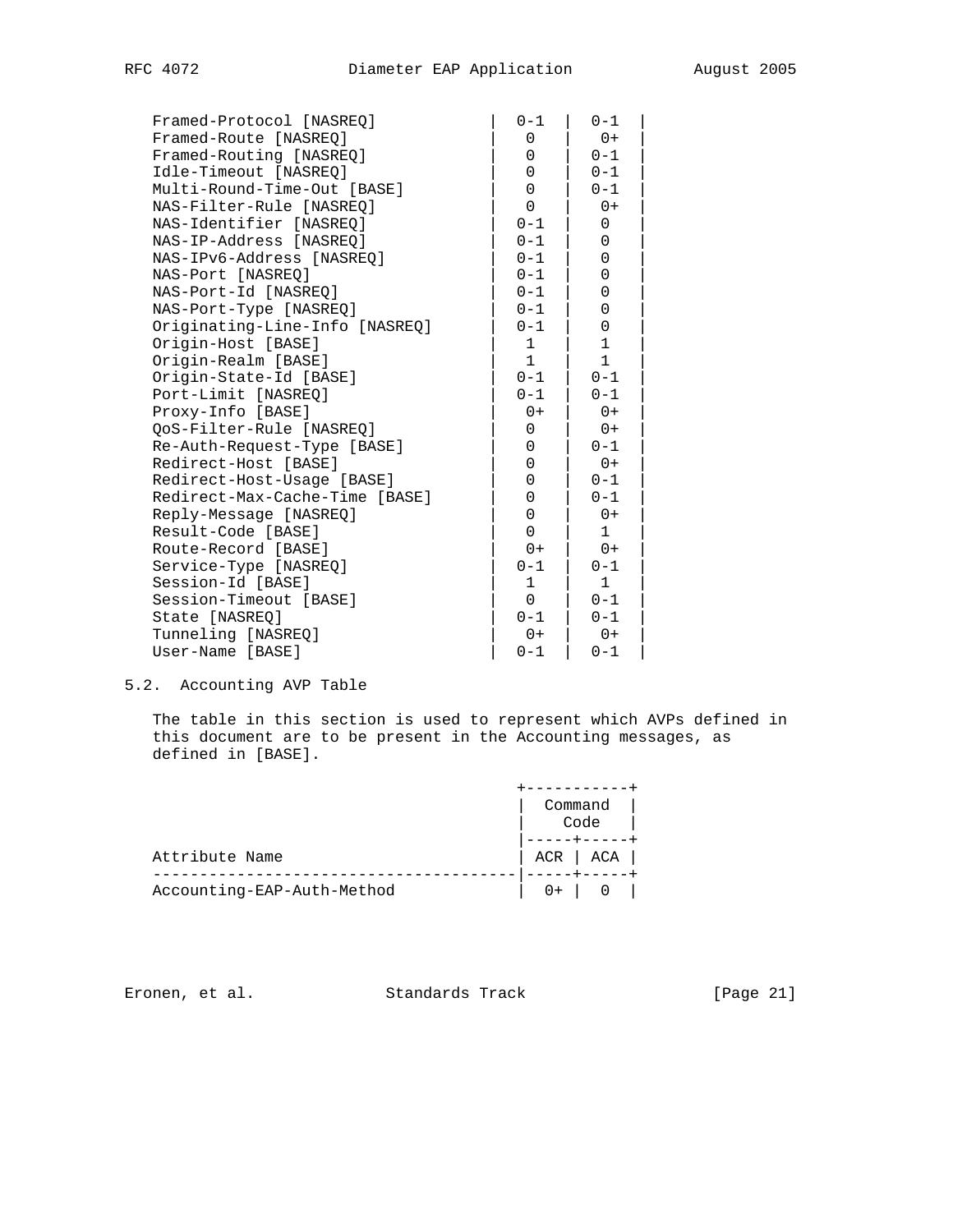- 
- 6. RADIUS/Diameter Interactions

 Section 9 of [NASREQ] describes basic guidelines for translation agents that translate between RADIUS and Diameter protocols. These guidelines SHOULD be followed for Diameter EAP application as well, with some additional guidelines given in this section. Note that this document does not restrict implementations from creating additional methods, as long as the translation function does not violate the RADIUS or the Diameter protocols.

6.1. RADIUS Request Forwarded as Diameter Request

RADIUS Access-Request to Diameter-EAP-Request:

- o RADIUS EAP-Message attribute(s) are translated to a Diameter EAP-Payload AVP. If multiple RADIUS EAP-Message attributes are present, they are concatenated and translated to a single Diameter EAP-Payload AVP.
- o An empty RADIUS EAP-Message attribute (with length 2) signifies EAP-Start, and it is translated to an empty EAP-Payload AVP.

Diameter-EAP-Answer to RADIUS Access-Accept/Reject/Challenge:

- o Diameter EAP-Payload AVP is translated to RADIUS EAP-Message attribute(s). If necessary, the value is split into multiple RADIUS EAP-Message attributes.
- o Diameter EAP-Reissued-Payload AVP is translated to a message that contains RADIUS EAP-Message attribute(s), and a RADIUS Error-Cause attribute [RFC3576] with value 202 (decimal), "Invalid EAP Packet (Ignored)" [RFC3579].
- o As described in [NASREQ], if the Result-Code AVP set to DIAMETER\_MULTI\_ROUND\_AUTH and the Multi-Round-Time-Out AVP is present, it is translated to the RADIUS Session-Timeout attribute.
- o Diameter EAP-Master-Session-Key AVP can be translated to the vendor-specific RADIUS MS-MPPE-Recv-Key and MS-MPPE-Send-Key attributes [RFC2548]. The first up to 32 octets of the key is stored into MS-MPPE-Recv-Key, and the next up to 32 octets (if present) are stored into MS-MPPE-Send-Key. The encryption of this attribute is described in [RFC2548].
- o Diameter Accounting-EAP-Auth-Method AVPs, if present, are discarded.

Eronen, et al. Standards Track [Page 22]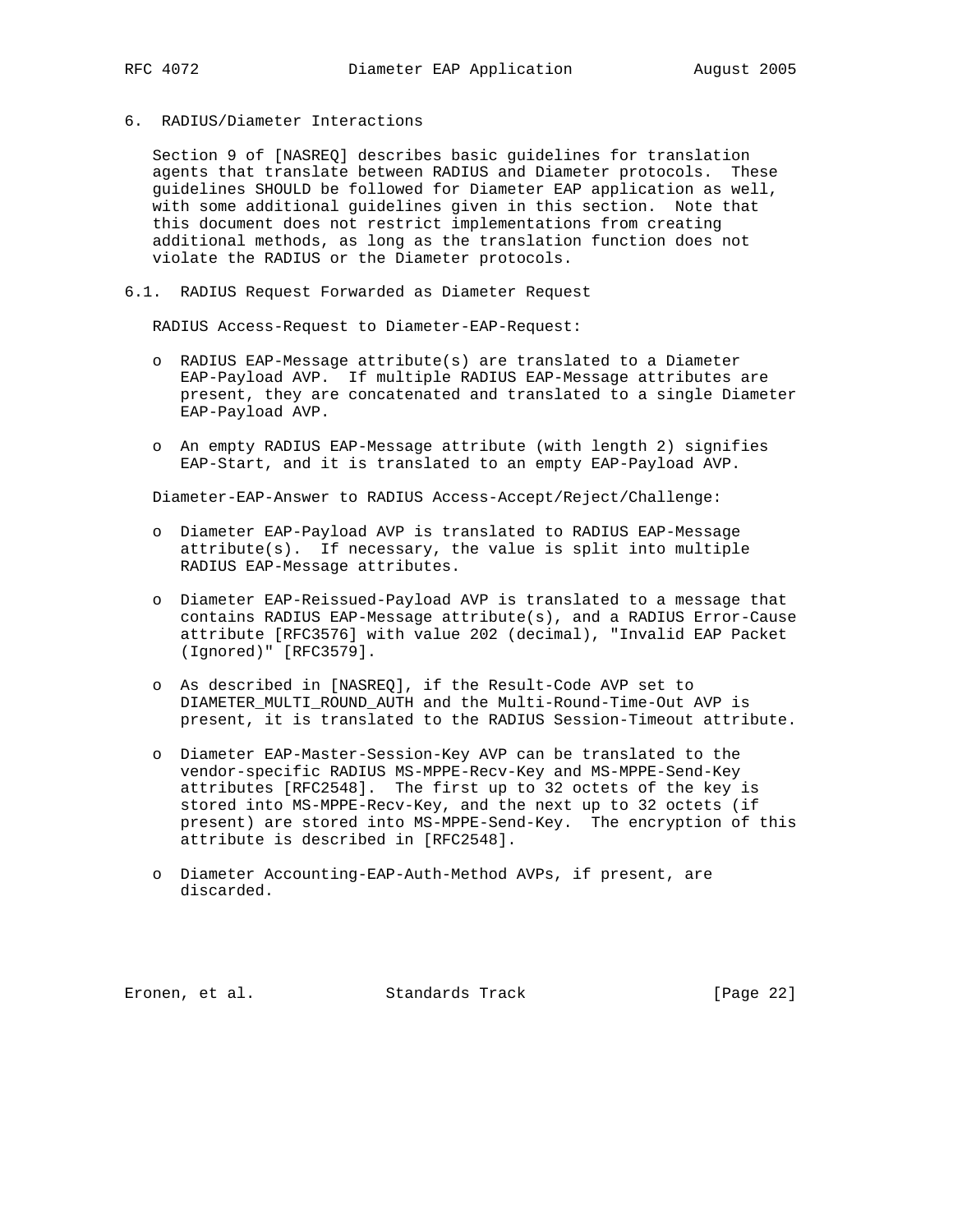6.2. Diameter Request Forwarded as RADIUS Request

Diameter-EAP-Request to RADIUS Access-Request:

- o The Diameter EAP-Payload AVP is translated to RADIUS EAP-Message attribute(s).
- o An empty Diameter EAP-Payload AVP signifies EAP-Start, and is translated to an empty RADIUS EAP-Message attribute.
- o The type (or expanded type) field from the EAP-Payload AVP can be saved either in a local state table, or encoded in a RADIUS Proxy-State attribute. This information is needed to construct an Accounting-EAP-Auth-Method AVP for the answer message (see below).

RADIUS Access-Accept/Reject/Challenge to Diameter-EAP-Answer:

- o If the RADIUS Access-Challenge message does not contain an Error-Cause attribute [RFC3576] with value 202 (decimal), "Invalid EAP Packet (Ignored)" [RFC3579], any RADIUS EAP-Message attributes are translated to a Diameter EAP-Payload AVP, concatenating them if multiple attributes are present.
- o If the Error-Cause attribute with value 202 is present, any RADIUS EAP-Message attributes are translated to a Diameter EAP-Reissued-Payload AVP, concatenating them if multiple attributes are present.
- o As described in [NASREQ], if the Session-Timeout attribute is present in a RADIUS Access-Challenge message, it is translated to the Diameter Multi-Round-Time-Out AVP.
- o If the vendor-specific RADIUS MS-MPPE-Recv-Key and/or MS-MPPE-Send-Key attributes [RFC2548] are present, they can be translated to a Diameter EAP-Master-Session-Key AVP. The attributes have to be decrypted before conversion, and the Salt, Key-Length and Padding sub-fields are discarded. The Key sub-fields are concatenated (MS-MPPE-Recv-Key first, MS-MPPE-Send-Key next), and the concatenated value is stored into a Diameter EAP-Master-Session-Key AVP.
- o If the Diameter-EAP-Answer will have a successful result code, the saved state (see above) can be used to construct an Accounting-EAP-Auth-Method AVP.

Eronen, et al. Standards Track [Page 23]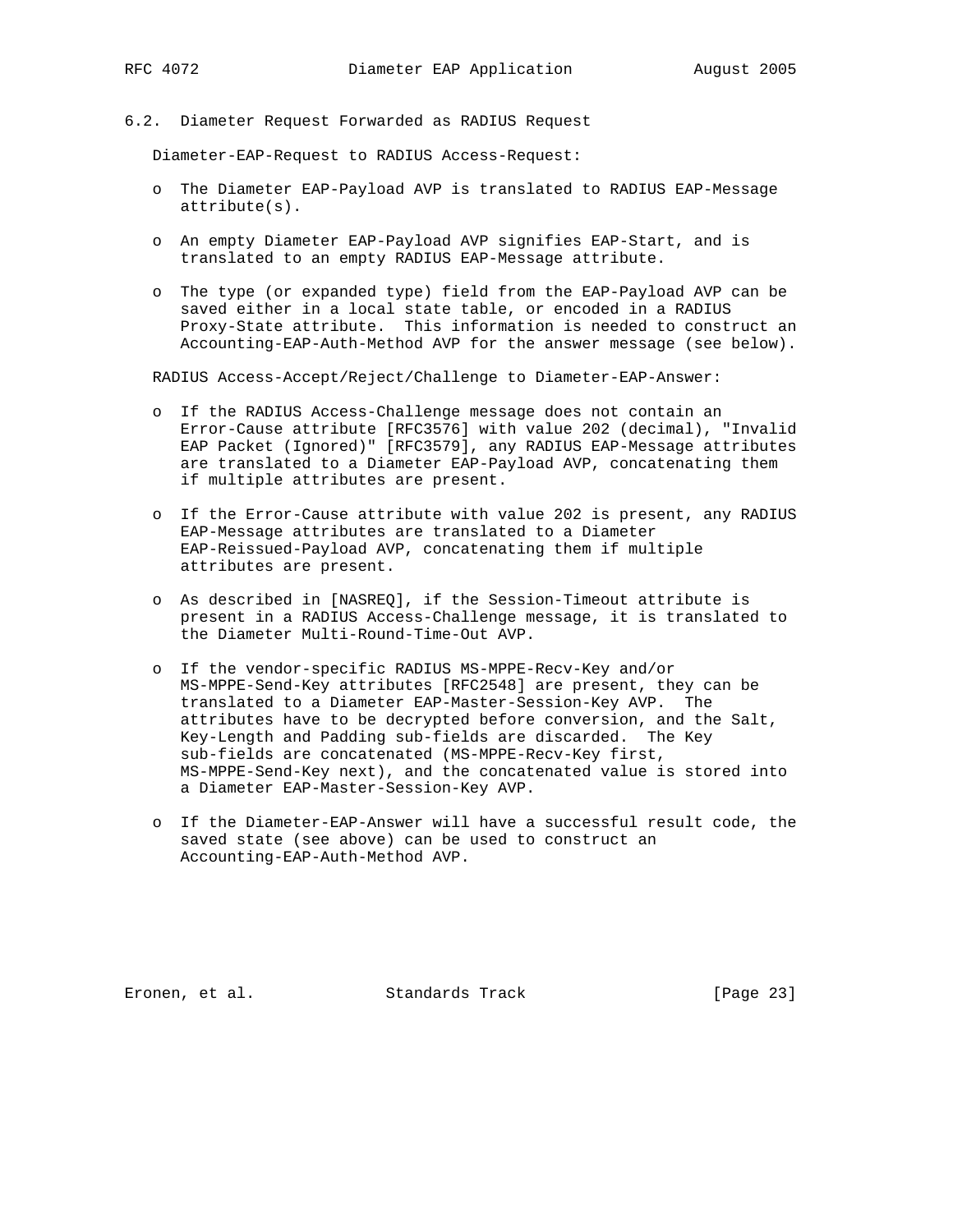#### 6.3. Accounting Requests

 In Accounting-Requests, the vendor-specific RADIUS MS-Acct-EAP-Type attribute [RFC2548] can be translated to a Diameter Accounting-EAP-Auth-Method AVP, and vice versa.

 When translating from Diameter to RADIUS, note that the MS-Acct-EAP-Type attribute does not support expanded EAP types. Type values greater than 255 should be translated to type 254.

7. IANA Considerations

 This document does not create any new namespaces to be maintained by IANA, but it requires new values in namespaces that have been defined in the Diameter Base protocol and RADIUS specifications.

- o This document defines one new Diameter command (in Section 3) whose Command Code is allocated from the Command Code namespace defined in [BASE]. The Command Code for DER / DEA is 268.
- o This document defines four new AVPs whose AVP Codes are allocated from the AVP Code namespace defined in [BASE] as follows:

 462 for EAP-Payload (defined in Section 4.1.1), 463 for EAP-Reissued-Payload (defined in Section 4.1.2), 464 for EAP-Master-Session-Key (defined in Section 4.1.3), and 465 for Accounting-EAP-Auth-Method (defined in Section 4.1.5).

- o This document defines one new AVP (attribute) whose AVP Code (Attribute Type) is to be allocated from the Attribute Type namespace defined in [RFC2865] and [RFC3575]. The Radius Attribute Type for EAP-Key-Name (defined in Section 4.1.4) is 102.
- o This document defines one new Diameter application (in Section 2.1) whose Application ID is to be allocated from the Application Identifier namespace defined in [BASE]. The Application ID for Diameter EAP is 5.
- 8. Security Considerations

#### 8.1. Overview

 Diameter peer-to-peer connections can be protected with IPsec or TLS. These mechanisms are believed to provide sufficient protection under the normal Internet threat model, that is, assuming the authorized nodes engaging in the protocol have not been compromised, but the attacker has complete control over the communication channels between them. This includes eavesdropping, message modification, insertion,

Eronen, et al. Standards Track [Page 24]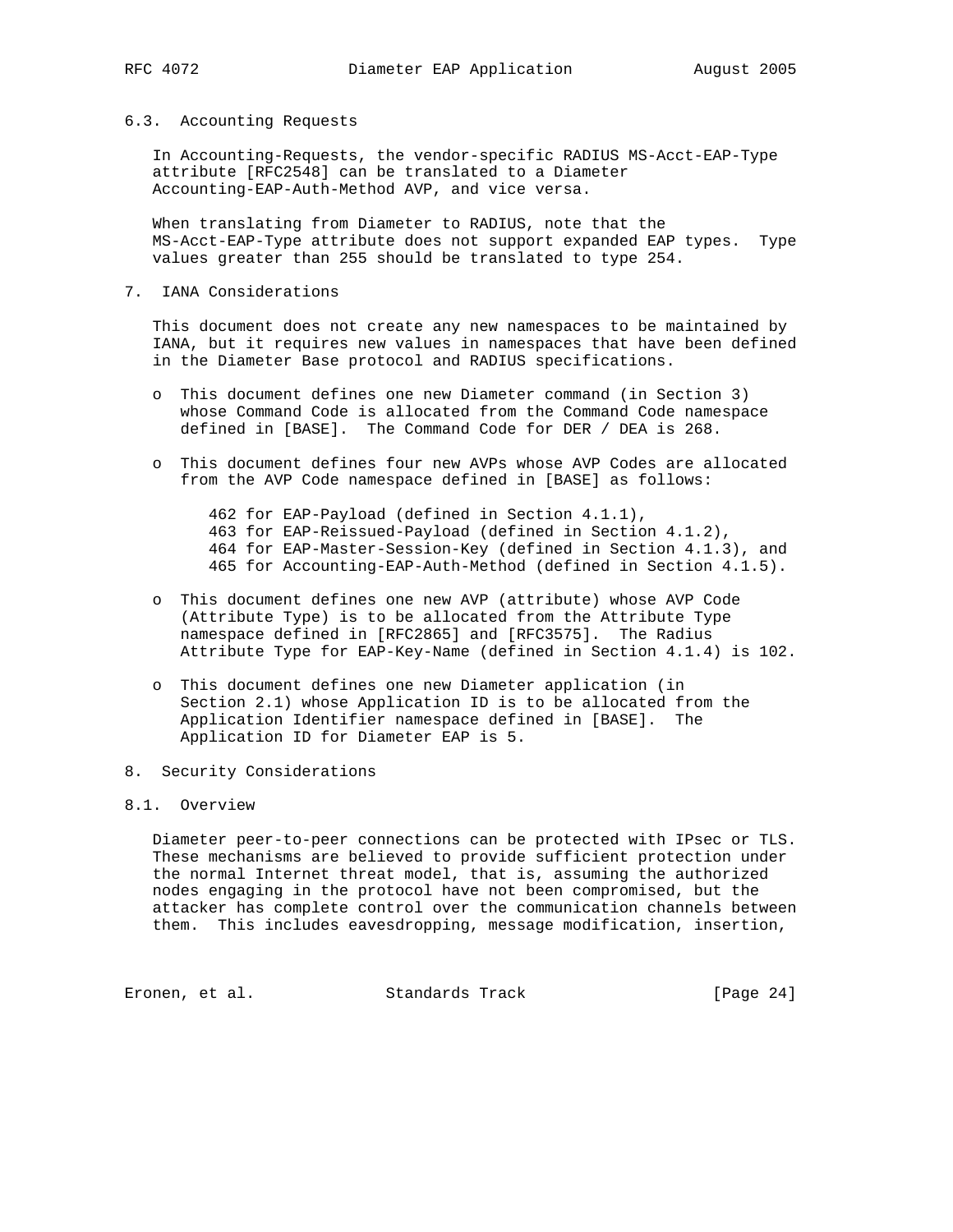man-in-the-middle and replay attacks. The details and related security considerations are discussed in [BASE].

 In addition to authentication provided by IPsec or TLS, authorization is also required. Here, authorization means determining if a Diameter message received from an authenticated Diameter peer should be accepted (and not authorization of users requesting network access from a NAS). In other words, when a Diameter server receives a Diameter-EAP-Request, it has to decide if the client is authorized to act as a NAS for the specific user, service type, and so on. Correspondingly, when a NAS contacts a server to send a Diameter-EAP-Request, it has to determine whether the server is authorized to act as home server for the realm in question.

 Authorization can involve local Access Control Lists (ACLs), information contained in certificates, or some other means. See [BASE] for more discussion and related security considerations. Note that authorization issues are particularly relevant when Diameter redirects are used. While redirection reduces the number of nodes which have access to the contents of Diameter messages, a compromised Diameter agent may not supply the right home server's address. If the Diameter client is unable to tell whether this particular server is authorized to act as the home server for this particular user, the security of the communications rests on the redirect agent.

 The hop-by-hop security mechanisms (IPsec and TLS) combined with proper authorization provide good protection against "outside" attackers, except for denial-of-service attacks. The remaining part of this section deals with attacks by nodes that have been properly authorized (to function as a NAS, Diameter agent, or Diameter server), but abuse their authorization or have been compromised. In general, it is not possible to completely protect against attacks by compromised nodes, but this section offers advice on limiting the extent of the damage.

 Attacks involving eavesdropping or modification of EAP messages are beyond the scope of these document. See [EAP] for discussion of these security considerations (including method negotiation, dictionary attacks, and privacy issues). While these attacks can be carried out by an attacker between the client and the NAS, compromised NASes and Diameter agents are naturally also in a good position to modify and eavesdrop on the EAP messages.

 Similarly, attacks involving the link layer protocol used between the client and the NAS, such as PPP or IEEE 802.11, are beyond the scope of this document.

Eronen, et al. Standards Track [Page 25]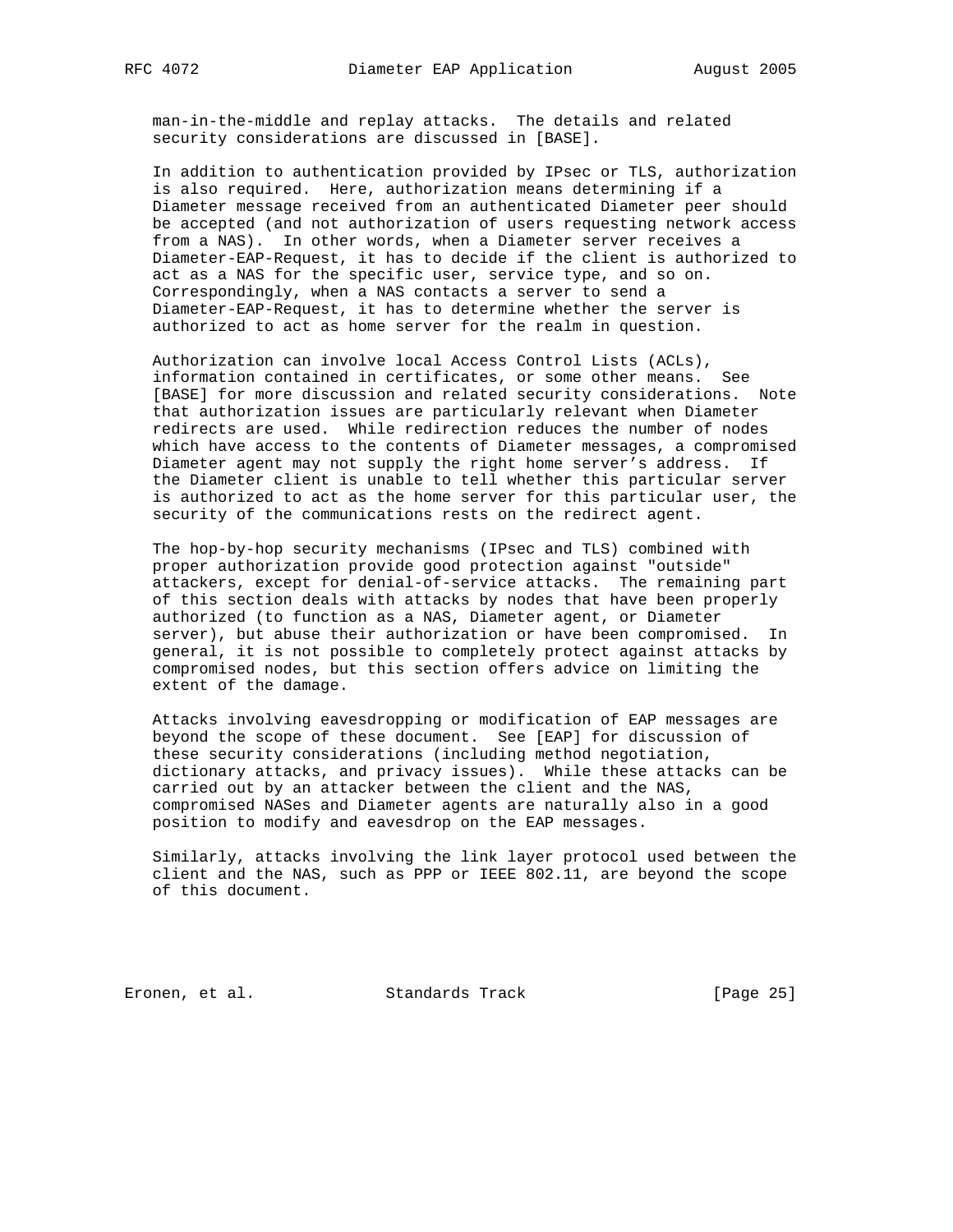#### 8.2. AVP Editing

 Diameter agents can modify, insert, and delete AVPs. Diameter agents are usually meant to modify AVPs, and the protocol cannot distinguish well-intentioned and malicious modifications (see [RFC2607] for more discussion). Similarly, a compromised NAS or server can naturally include a different set of AVPs than expected.

 Therefore, the question is what an attacker who compromises an authorized NAS, agent, or server can do using Diameter EAP messages. Some of the consequences are rather obvious. For instance, a Diameter agent can give access to unauthorized users by changing the Result-Code to DIAMETER\_SUCCESS. Other consequences are less obvious and are discussed below and authentication method negotiation attacks are discussed in the next section.

 By including suitable AVPs in an AA-Answer/Diameter-EAP-Answer messages, an attacker may be able (depending on implementation and configuration details) to:

- o Give unauthorized users access, or deny access to authorized users (Result-Code).
- o Give an attacker a login session to a host otherwise protected by firewalls, or redirect an authorized user's login session to a host controlled by the attacker (Login-Host).
- o Route an authorized user's traffic through a host controlled by the attacker (various tunneling AVPs).
- o Redirect an authorized user's DNS requests to a malicious DNS server (various vendor-specific AVPs).
- o Modify routing tables at the NAS and thus redirect packets destined for someone else (Framed-Route, Framed-Routing).
- o Remove packet filters and other restrictions for user (Filter, Callback, various vendor-specific AVPs).
- o Cause the NAS to call some number, possibly an expensive toll number controlled by the attacker (callback AVPs).
- o Execute Command Line Interface (CLI) commands on the NAS (various vendor-specific attributes).

Eronen, et al. Standards Track [Page 26]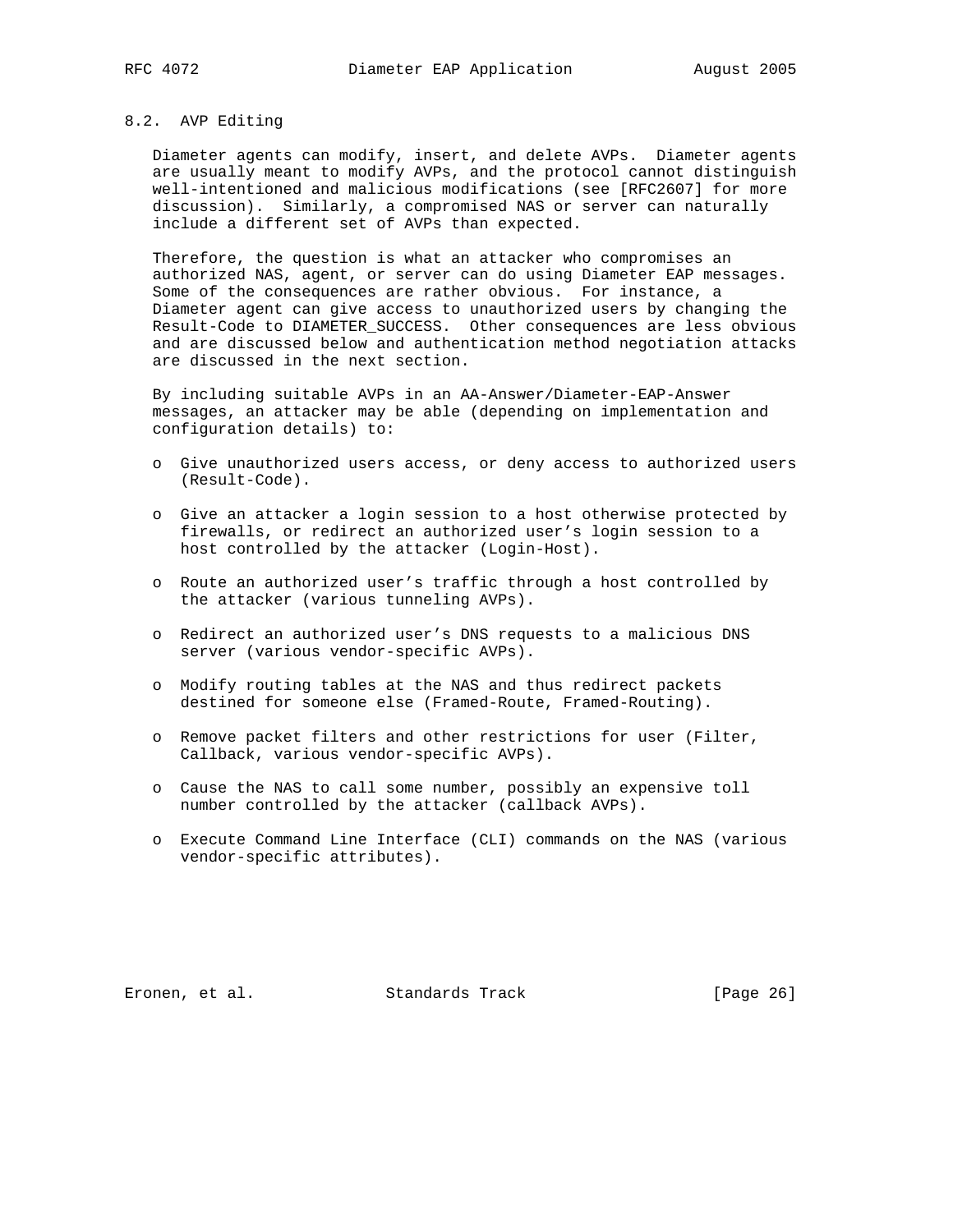By modifying an AA-Request/Diameter-EAP-Request, an attacker may be able to:

- o Change NAS-Identifier/NAS-Port/Origin-Host (or another attribute) so that a valid user appears to be accessing the network from a different NAS than in reality.
- o Modify Calling-Station-ID (either to hide the true value, gain access, or frame someone else).
- o Modify password change messages (some vendor-specific attributes).
- o Modify usage information in accounting messages.
- o Modify contents of Class and State AVPs.

 Some of these attacks can be prevented if the NAS or server is configured to not accept some particular AVPs, or accepts them only from some nodes.

#### 8.3. Negotiation Attacks

 This section deals with attacks where the NAS, any Diameter agents, or Diameter server attempt to cause the authenticating user to choose some authentication method other than EAP, such as PAP or CHAP (negotiation attacks within EAP are discussed in [EAP], Section 7.8).

 The vulnerability can be mitigated via implementation of a per connection policy by the authenticating peer, and a per-user policy by the Diameter server. For the authenticating peer, the authentication policy should be set on a per-connection basis.

 With a per-connection policy, an authenticating peer will only attempt to negotiate EAP for a session in which EAP support is expected. As a result, it is presumed that an authenticating peer selecting EAP requires that level of security. If it cannot be provided, there is likely a misconfiguration, or the authenticating peer may be contacting the wrong server. In this case, the authenticating peer simply disconnects.

 Similarly, with a per-user policy, the home server will not accept authentication methods other than EAP for users for which EAP support is expected.

 For a NAS, it may not be possible to determine whether a peer is required to authenticate with EAP until the peer's identity is known. For example, for shared-uses NASes one reseller may implement EAP while another does not. Alternatively, some peer might be

Eronen, et al. Standards Track [Page 27]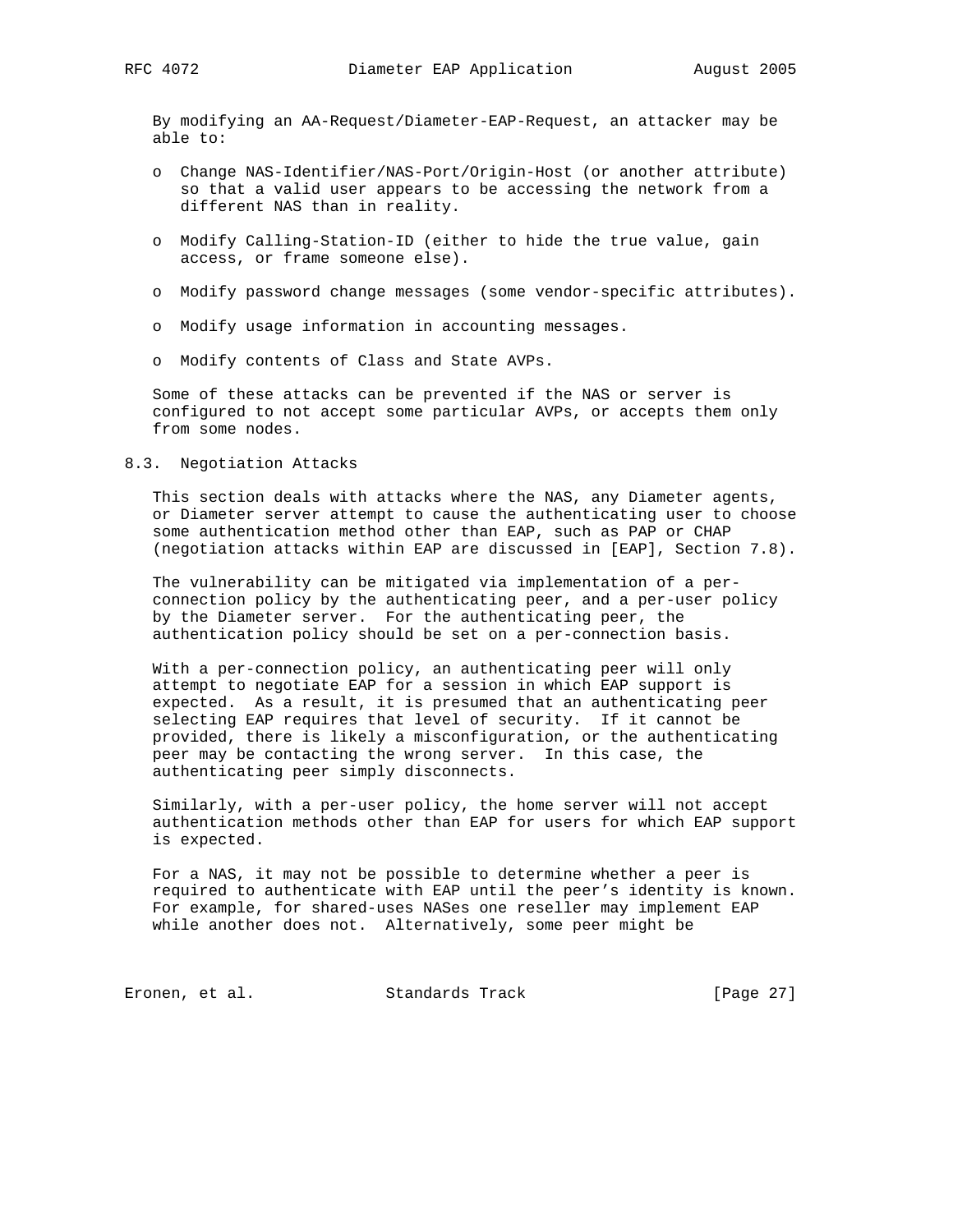authenticated locally by the NAS while other peers are authenticated via Diameter. In such cases, if any peers of the NAS MUST do EAP, then the NAS MUST attempt to negotiate EAP for every session. This avoids forcing a peer to support more than one authentication type, which could weaken security.

#### 8.4. Session Key Distribution

 Since there are currently no end-to-end (NAS-to-home server) security mechanisms specified for Diameter, any agents that process Diameter-EAP-Answer messages can see the contents of the EAP-Master-Session-Key AVP. For this reason, this specification strongly recommends avoiding Diameter agents when they cannot be trusted to keep the keys secret.

 In environments where agents are present, several factors should be considered when deciding whether the agents that are authorized (and considered "trustworthy enough") to grant access to users and specify various authorization and tunneling AVPs are also "trustworthy enough" to handle the session keys. These factors include (but are not limited to) the type of access provided (e.g., public Internet or corporate internet), security level of the agents, and the possibilities for attacking user's traffic after it has been decrypted by the NAS.

 Note that the keys communicated in Diameter messages are usually short-term session keys (or short-term master keys that are used to derive session keys). To actually cause any damage, those session keys must end up with some malicious party that must be able to eavesdrop, modify, or insert traffic between the user and the NAS during the lifetime of those keys (for example, in 802.11i the attacker must also eavesdrop the "four-way handshake").

#### 8.5. Privacy Issues

 Diameter messages can contain AVPs that can be used to identify the user (e.g., User-Name) and approximate location of the user (e.g., Origin-Host for WLAN access points, Calling-Station-Id for fixed phone lines). Thus, any Diameter nodes that process the messages may be able to determine the geographic location of users.

 Note that in many cases, the user identity is also sent in clear inside EAP-Payload AVPs, and it may be possible to eavesdrop this between the user and the NAS.

 This can be mitigated somewhat by using EAP methods that provide identity protection (see [EAP], Section 7.3), and using Session-Id or pseudonyms for accounting.

Eronen, et al. Standards Track [Page 28]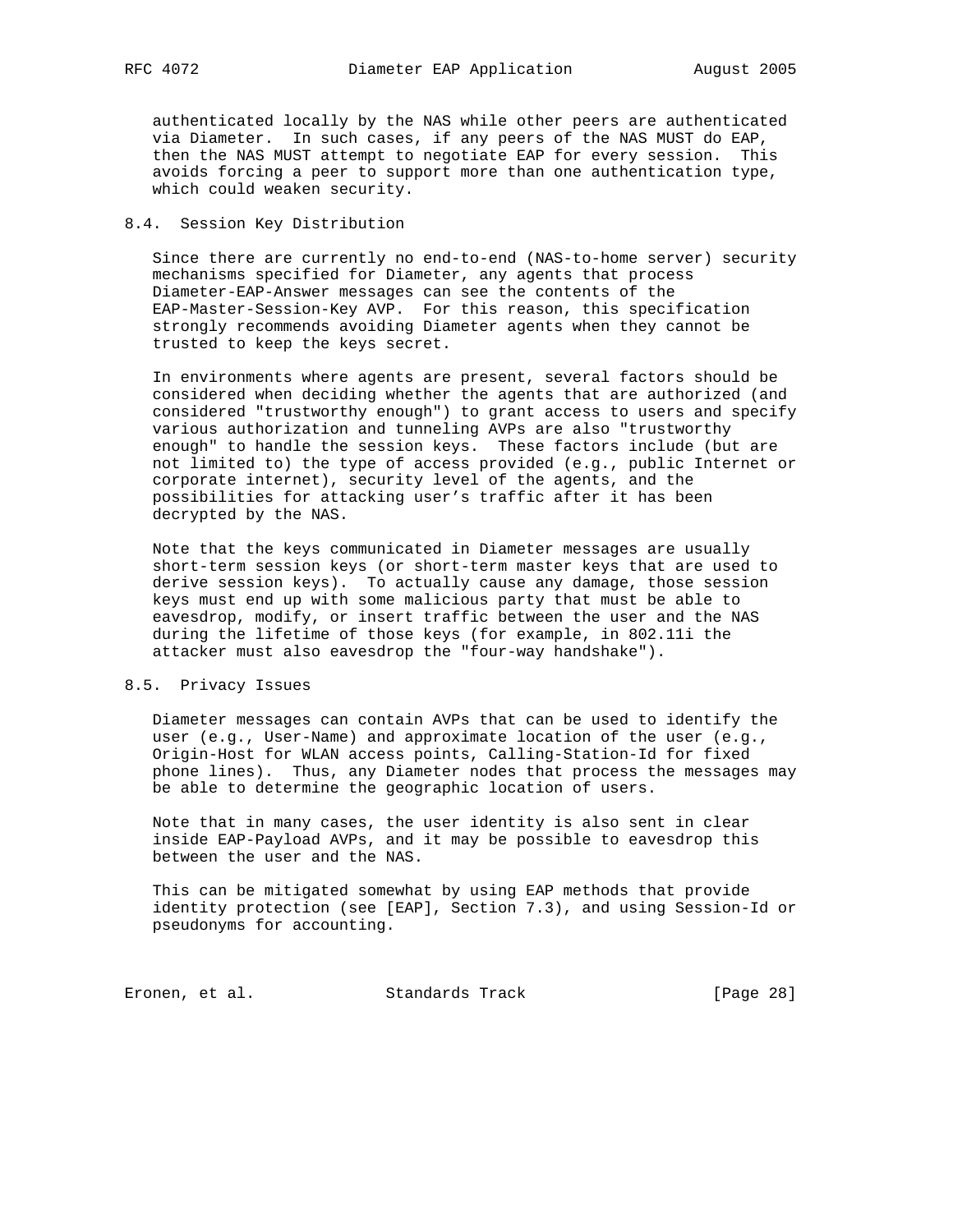#### 8.6. Note about EAP and Impersonation

 If the EAP method used does not provide mutual authentication, obviously anyone can impersonate the network to the user. Even when EAP mutual authentication is used, it occurs between the user and the Diameter home server. See [EAPKey] for an extensive discussion about the details and their implications.

 One issue is worth pointing out here. As described in [EAPKey], the current EAP architecture does not allow the home server to restrict what service parameters or identities (such as SSID or BSSID in 802.11 wireless LANs) are advertised by the NAS to the client. That is, a compromised NAS can change its BSSID or SSID, and thus appear to offer a different service than intended. Even if these parameters are included in Diameter-EAP-Answer messages, the NAS can tell different values to the client.

 Therefore, the NAS's possession of the session keys proves that the user is talking to an authorized NAS, but a compromised NAS can lie about its exact identity. See [EAPKey] for discussion on how individual EAP methods can provide authentication of NAS service parameters and identities.

 Note that the usefulness of this authentication may be rather limited in many environments. For instance, in wireless LANs the user does not usually securely know the identity (such as BSSID) of the "right" access point; it is simply picked from a beacon message that has the correct SSID and good signal strength (something that is easy to spoof). Thus, simply authenticating the identity may not allow the user to distinguish the "right" access point from all others.

9. Acknowledgements

 This Diameter application relies heavily on earlier work on Diameter NASREQ application [NASREQ] and RADIUS EAP support [RFC3579]. Much of the material in this specification has been copied from these documents.

 The authors would also like to acknowledge the following people for their contributions to this document: Bernard Aboba, Jari Arkko, Julien Bournelle, Pat Calhoun, Henry Haverinen, John Loughney, Yoshihiro Ohba, and Joseph Salowey.

Eronen, et al. Standards Track [Page 29]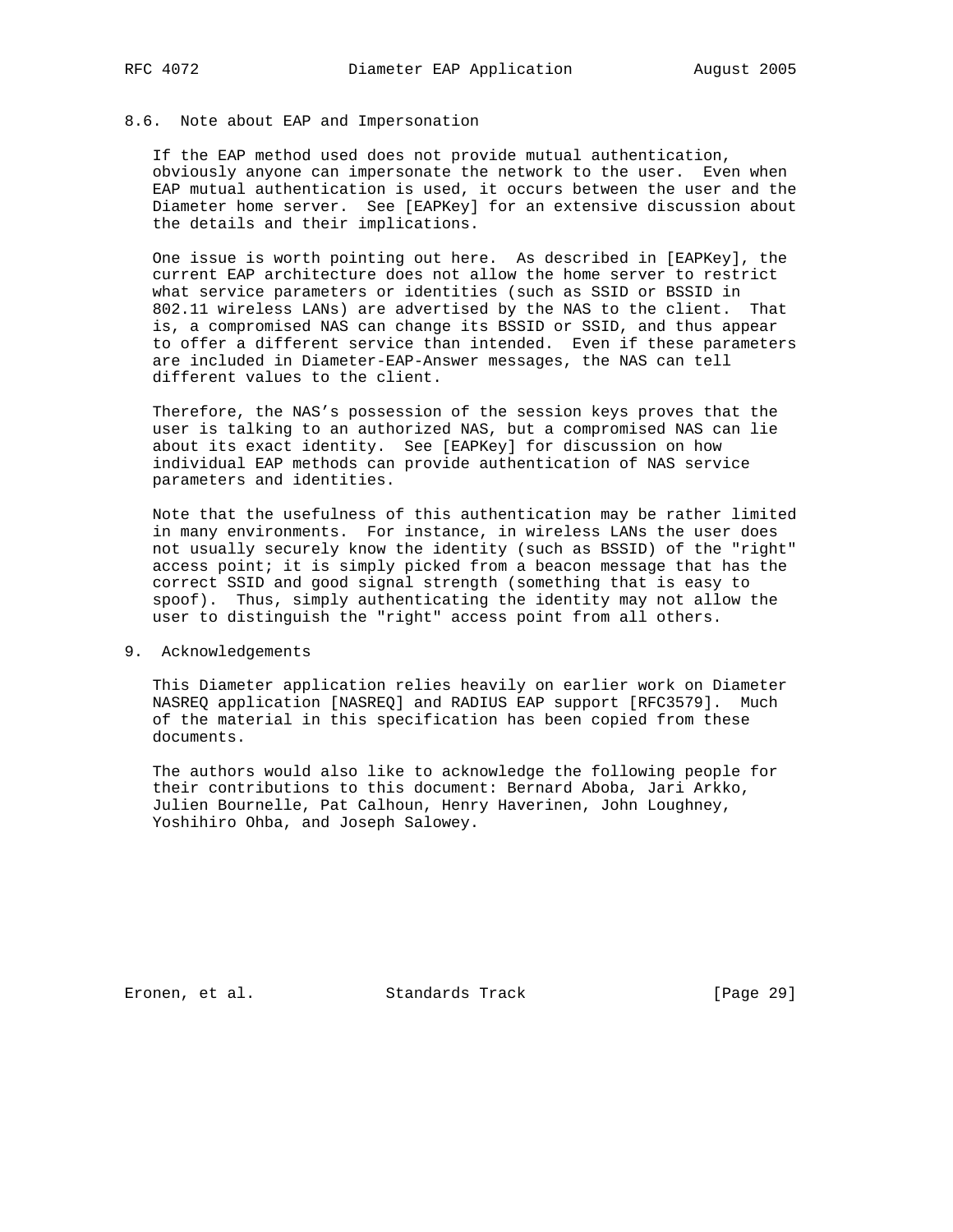## 10. References

- 10.1. Normative References
	- [BASE] Calhoun, P., Loughney, J., Guttman, E., Zorn, G., and J. Arkko, "Diameter Base Protocol", RFC 3588, September 2003.
	- [EAP] Aboba, B., Blunk, L., Vollbrecht, J., Carlson, J., and H. Levkowetz, "Extensible Authentication Protocol (EAP)", RFC 3748, June 2004.
	- [NASREQ] Calhoun, P., Zorn, G., Spence, D., and D. Mitton, "Diameter Network Access Server Application", RFC 4005, August 2005.
	- [RFC2119] Bradner, S., "Key words for use in RFCs to Indicate Requirement Levels", BCP 14, RFC 2119, March 1997.
- 10.2. Informative References
	- [EAPKey] Aboba, B., Simon, D., Arkko, J., Eronen, P., and H. Levkowetz, "Extensible Authentication Protocol (EAP) Key Management Framework", Work in Progress, July 2004.
	- [IEEE-802.1X] Institute of Electrical and Electronics Engineers, "Local and Metropolitan Area Networks: Port-Based Network Access Control", IEEE Standard 802.1X, September 2001.
	- [IEEE-802.11i] Institute of Electrical and Electronics Engineers, "IEEE Standard for Information technology - Telecommunications and information exchange between systems - Local and metropolitan area networks - Specific requirements - Part 11: Wireless Medium Access Control (MAC) and Physical Layer (PHY) Specifications: Amendment 6: Medium Access Control (MAC) Security Enhancements", IEEE Standard 802.11i-2004, July 2004.
	- [IKEv2] Kaufman, C., Ed., "Internet Key Exchange (IKEv2) Protocol", Work in Progress, June 2004.
	- [RFC1661] Simpson, W., "The Point-to-Point Protocol (PPP)", STD 51, RFC 1661, July 1994.

Eronen, et al. Standards Track [Page 30]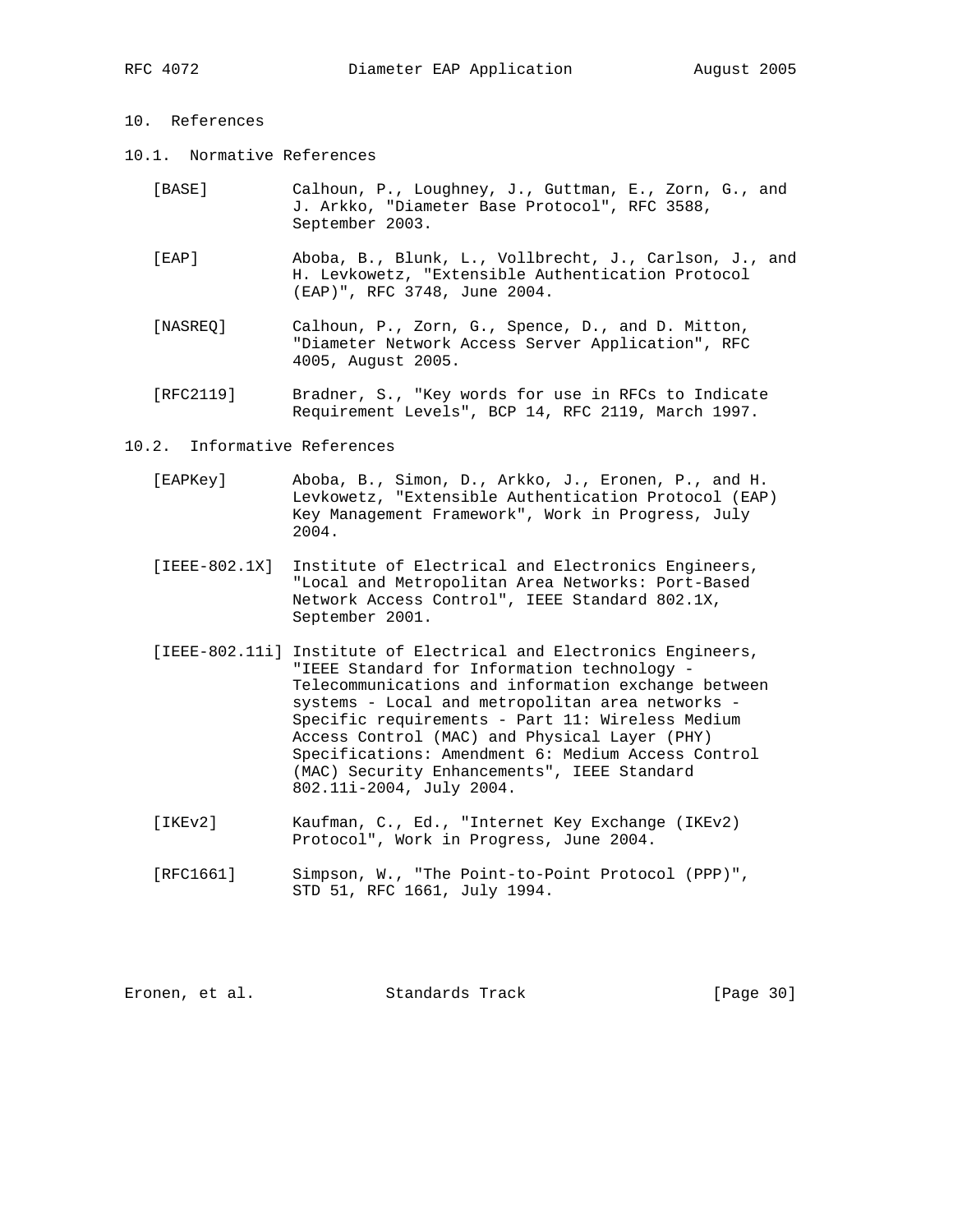- [RFC2548] Zorn, G., "Microsoft Vendor-specific RADIUS Attributes", RFC 2548, March 1999.
- [RFC2607] Aboba, B. and J. Vollbrecht, "Proxy Chaining and Policy Implementation in Roaming", RFC 2607, June 1999.
- [RFC2865] Rigney, C., Willens, S., Rubens, A., and W. Simpson, "Remote Authentication Dial In User Service (RADIUS)", RFC 2865, June 2000.
- [RFC3575] Aboba, B., "IANA Considerations for RADIUS (Remote Authentication Dial In User Service)", RFC 3575, July 2003.
- [RFC3576] Chiba, M., Dommety, G., Eklund, M., Mitton, D., and B. Aboba, "Dynamic Authorization Extensions to Remote Authentication Dial In User Service (RADIUS)", RFC 3576, July 2003.
- [RFC3579] Aboba, B. and P. Calhoun, "RADIUS (Remote Authentication Dial In User Service) Support For Extensible Authentication Protocol (EAP)", RFC 3579, September 2003.
- [RFC3580] Congdon, P., Aboba, B., Smith, A., Zorn, G., and J. Roese, "IEEE 802.1X Remote Authentication Dial In User Service (RADIUS) Usage Guidelines", RFC 3580, September 2003.

Eronen, et al. Standards Track [Page 31]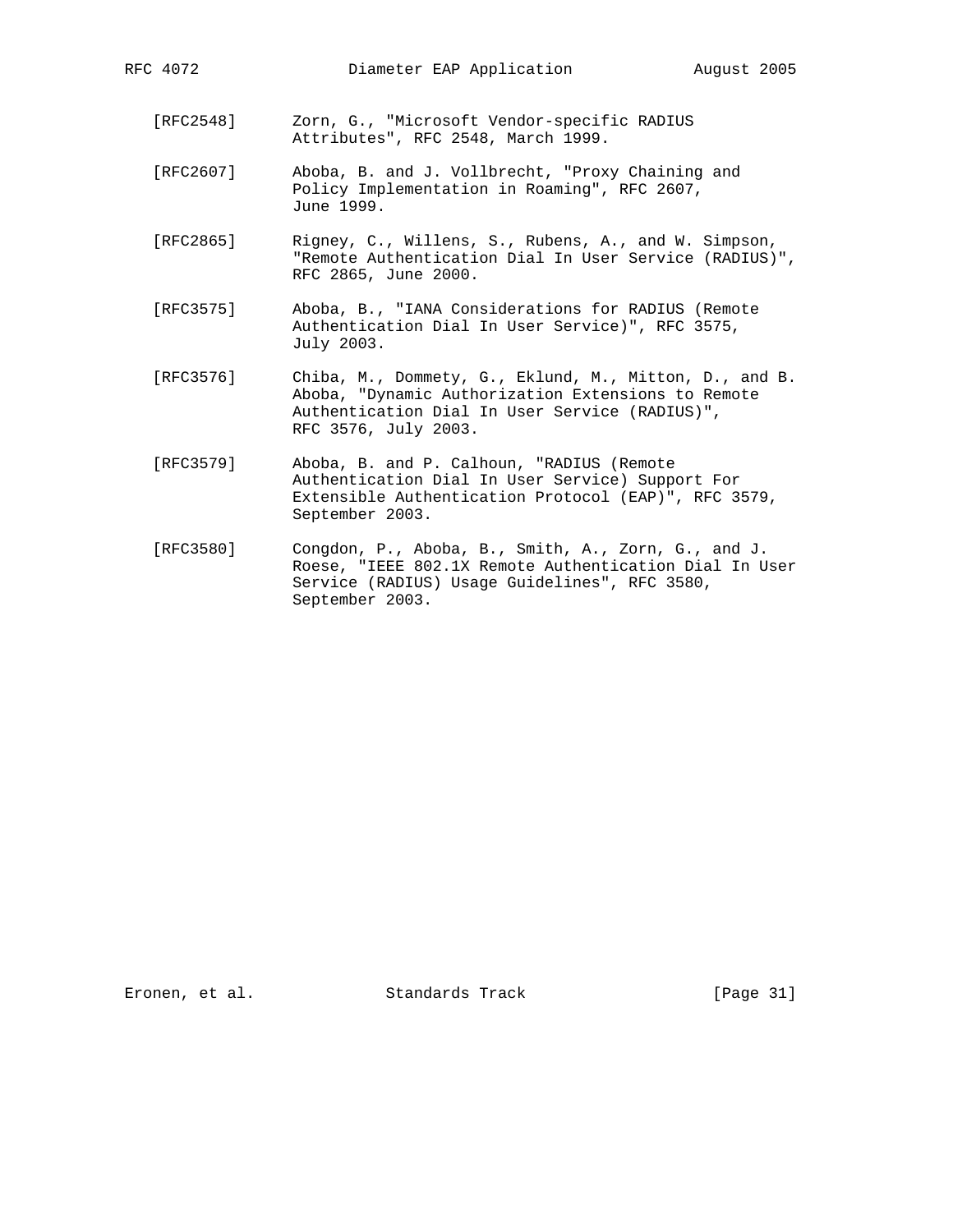Authors' Addresses Pasi Eronen (editor) Nokia Research Center P.O. Box 407 FIN-00045 Nokia Group Finland EMail: pasi.eronen@nokia.com Tom Hiller Lucent Technologies 1960 Lucent Lane Naperville, IL 60566 USA Phone: +1 630 979 7673 EMail: tomhiller@lucent.com Glen Zorn Cisco Systems 500 108th Avenue N.E., Suite 500 Bellevue, WA 98004 USA Phone: +1 425 344 8113 EMail: gwz@cisco.com

Eronen, et al. Standards Track [Page 32]